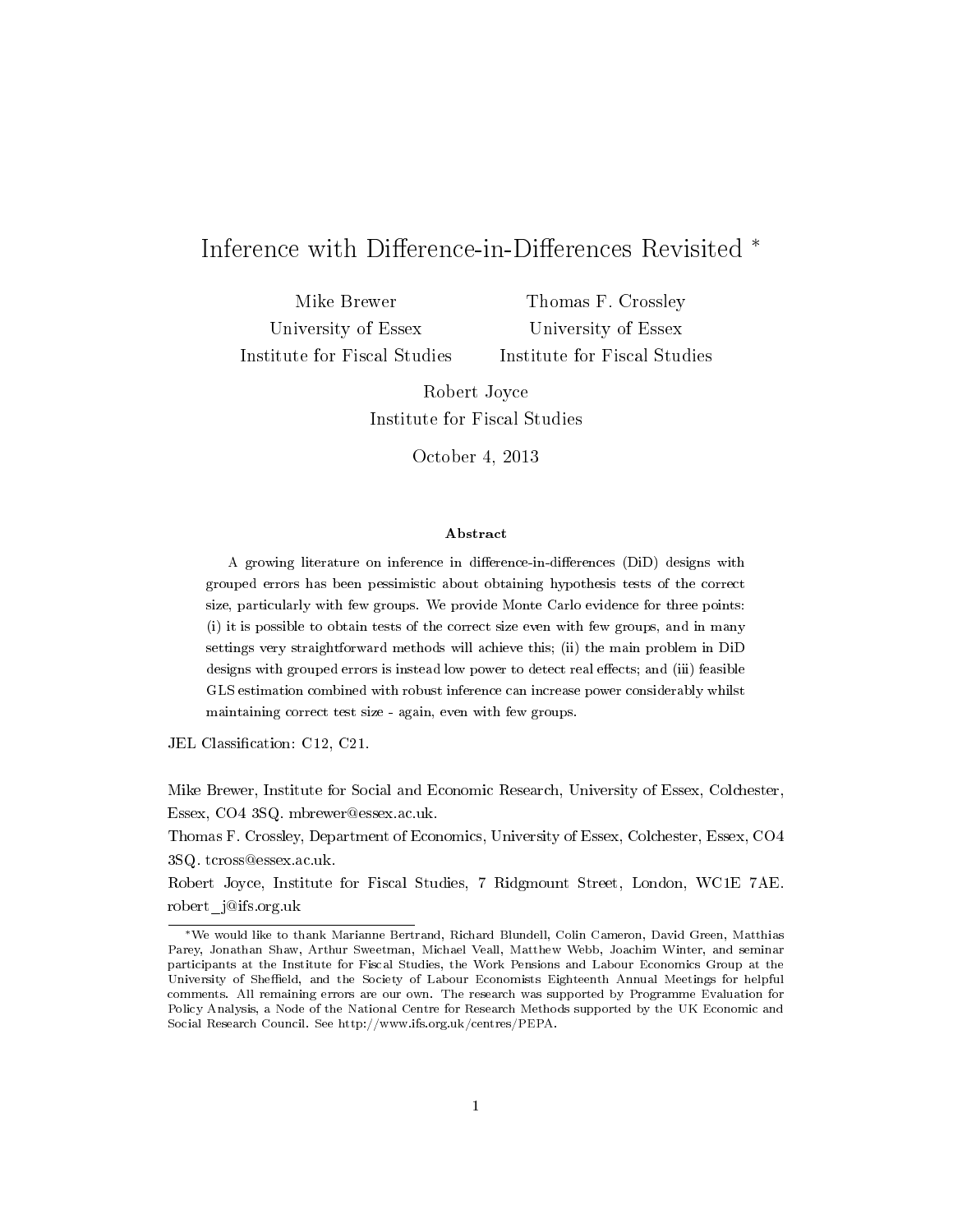# 1 Introduction

Difference-in-differences (DiD) designs are extremely common as a way of estimating the effects of policies or programs (henceforth 'treatment effects'). A recent literature has highlighted that failure to appropriately quantify the uncertainty surrounding DiD estimates can lead to dramatically misleading inference (e.g. Bertrand et al, 2004). In particular, researchers will tend to reject true null hypotheses with a probability that is far higher than the nominal size of the hypothesis test. The literature has suggested that obtaining tests that are close to the correct size requires non-standard techniques, and that it may not be possible with a small number of groups (Angrist and Pischke, 2009; Bertrand et al, 2004; Cameron et al, 2008).

In this paper we report evidence from Monte Carlo simulations that emphasise a different conclusion. We make three main points. First, in many typical DiD settings tests of the correct size can be obtained with very straightforward methods that are trivial to implement with standard statistical software (in fact, STATA's cluster-robust inference implements these methods by default); and in settings where this works less well, a bootstrap-based approach highlighted by other authors (e.g. Cameron et al, 2008; Webb, 2013) provides a reliable alternative. All this is true even with few groups. Second, these techniques have very low power to detect real treatment effects. Thus the real challenge for inference with DiD designs is power rather than size. Third, we show that substantial gains in power can be achieved using feasible GLS. Moreover, if feasible GLS is combined with robust inference, test size can still be controlled if the parametric assumptions about the error process implicit in FGLS estimation are violated, even with few groups. We therefore recommend that applied researchers using DiD designs pay careful attention not just to consistency and test size, but also to the efficiency of their estimators.

DiD designs often use micro-data but estimate the effects of a treatment which varies only at a group level at any point in time (e.g. variation in policy across US states). A consequence is that within-group correlation of errors can substantially increase the true level of uncertainty surrounding the treatment effect (e.g. Angrist and Pischke, 2009; Donald and Lang, 2007; Moulton, 1990; Wooldridge, 2003). Furthermore, errors are likely to exhibit serial correlation within groups - an issue for inference highlighted in Bertrand et al (2004). For example, in an evaluation of a labor market policy implemented at a regional level, a researcher should worry both that people in the same region at the same time are affected by common labor market shocks (unrelated to the policy), and that these regional shocks are serially correlated. In a well-cited Monte Carlo study using US earnings data, Bertrand et al (2004) show that accounting only for grouped errors at the state-time level whilst ignoring serial correlation led to a 44% probability of rejecting a true null hypothesis using a nominal 5% level test.

A simple approach to deal with both cross-sectional and serial correlation in within-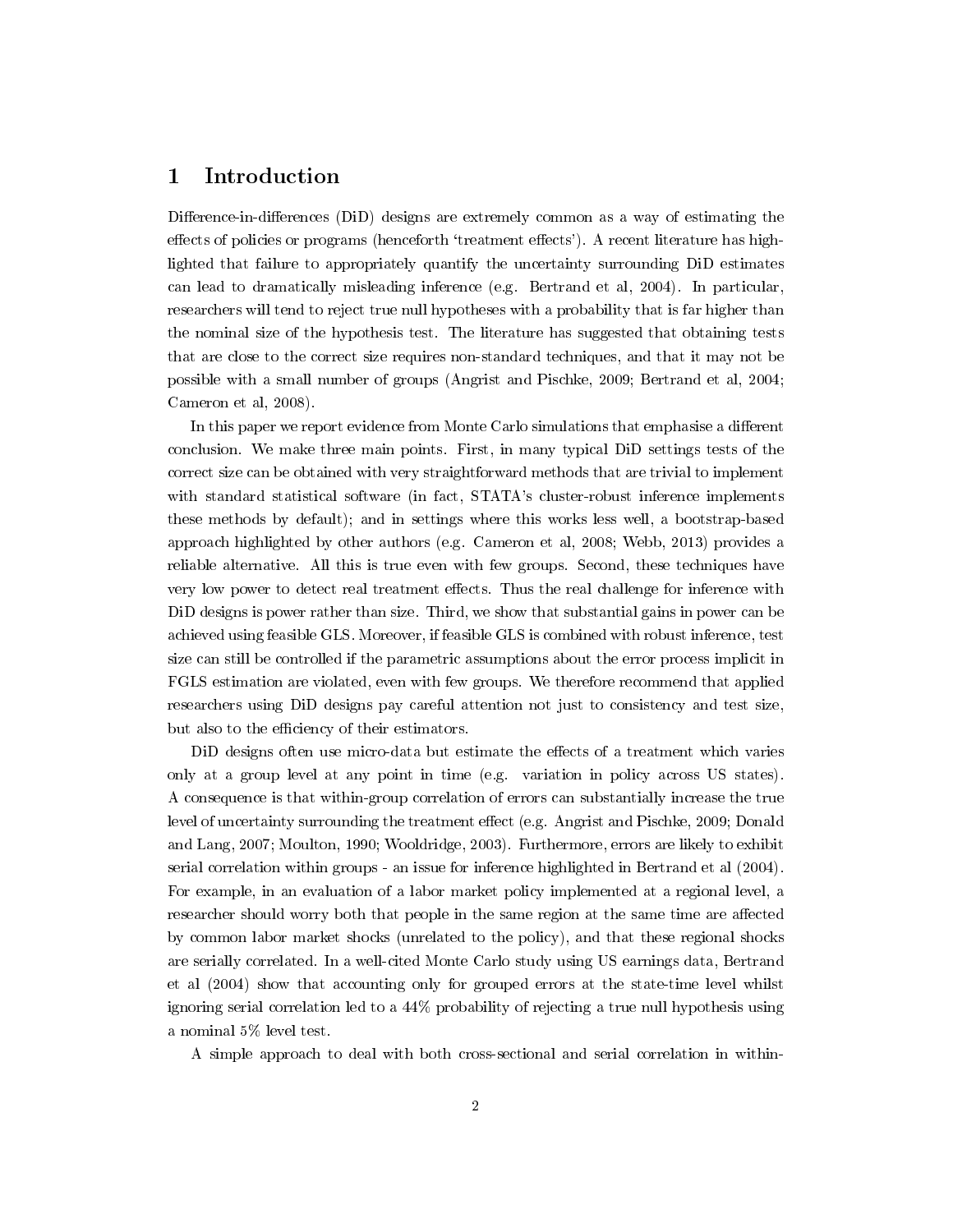group errors would be to use the formula for a cluster-robust variance matrix due to Liang and Zeger (1986). This is consistent and Wald statistics which use it are asymptotically normal, but the asymptotics apply as the number of clusters tends to infinity. By clustering at the group level rather than the group-time level to account for serial correlation, one is often left with few clusters. The finite sample (i.e. few-clusters) performance of this approach - an empirical question - then becomes crucial, and the literature to date has come to pessimistic conclusions about it. Bertrand et al (2004) and Cameron et al (2008) use US earnings data and generate placebo state-level treatments before estimating their  $\text{``effects'.}$  Forming t-statistics using cluster-robust standard errors (CRSEs), they obtain  $9\%$ and 11% rejection rates using nominal 5% level tests with samples from 10 and 6 US states respectively.<sup>1</sup> This is a considerable improvement over using OLS standard errors, when rejection rates are more than 40%. But it is still approximately double the nominal test size.

The crucial finding of Bertrand et al and others - that inference can go badly wrong in DiD unless one is very careful - is confirmed once again here. But we also show that a simple modification to the standard cluster-robust inference procedure described above can dramatically improve test size with few clusters. One can apply a scaling factor to the OLS residuals that are plugged into the CRSE formula, and use critical values from a t distribution with degrees of freedom equal to the number of groups minus one, rather than a standard normal. When this is done, our simulations show that true test size is within about one percentage point of nominal test size with 50, 20, 10 or 6 groups. We further show that this holds under a wide range of error processes. The key situation in which the method is unreliable is when there is a large imbalance between the numbers of treatment and control groups.

Various alternative techniques for achieving correct test size have been proposed and/or tested (Bertrand et al, 2004; Cameron et al, 2008; Donald and Lang, 2007; Bester et al, 2011). Of these, only a wild cluster bootstrap-t procedure has been shown to produce tests of approximately the right size in the typical DiD setup considered in this paper (see Section 2) when the number of groups is as small as six (Cameron et al, 2008). Like using CRSEs, this is theoretically robust to heteroscedasticity and arbitrary patterns of error correlation within clusters, and to variation in error processes across clusters. It has also been shown to be quite robust to large imbalances between the numbers of treatment and control groups (Mackinnon and Webb, 2013), and hence provides an important alternative to the simpler method described above in such situations. But it is less trivial to implement

 $1B$ oth papers first account for cross-sectional within-group error correlation by aggregating to the grouptime level, taking mean residuals within each group-time cell from a regression of earnings on individual-level characteristics. This is a straightforward way to deal with this problem and is appropriate in typical DiD settings where the number of observations per group-time cell is large. (It will also be the approach taken in this paper.) The remaining issues for inference are dealing with a finite number of groups and any serial correlation in group-time shocks.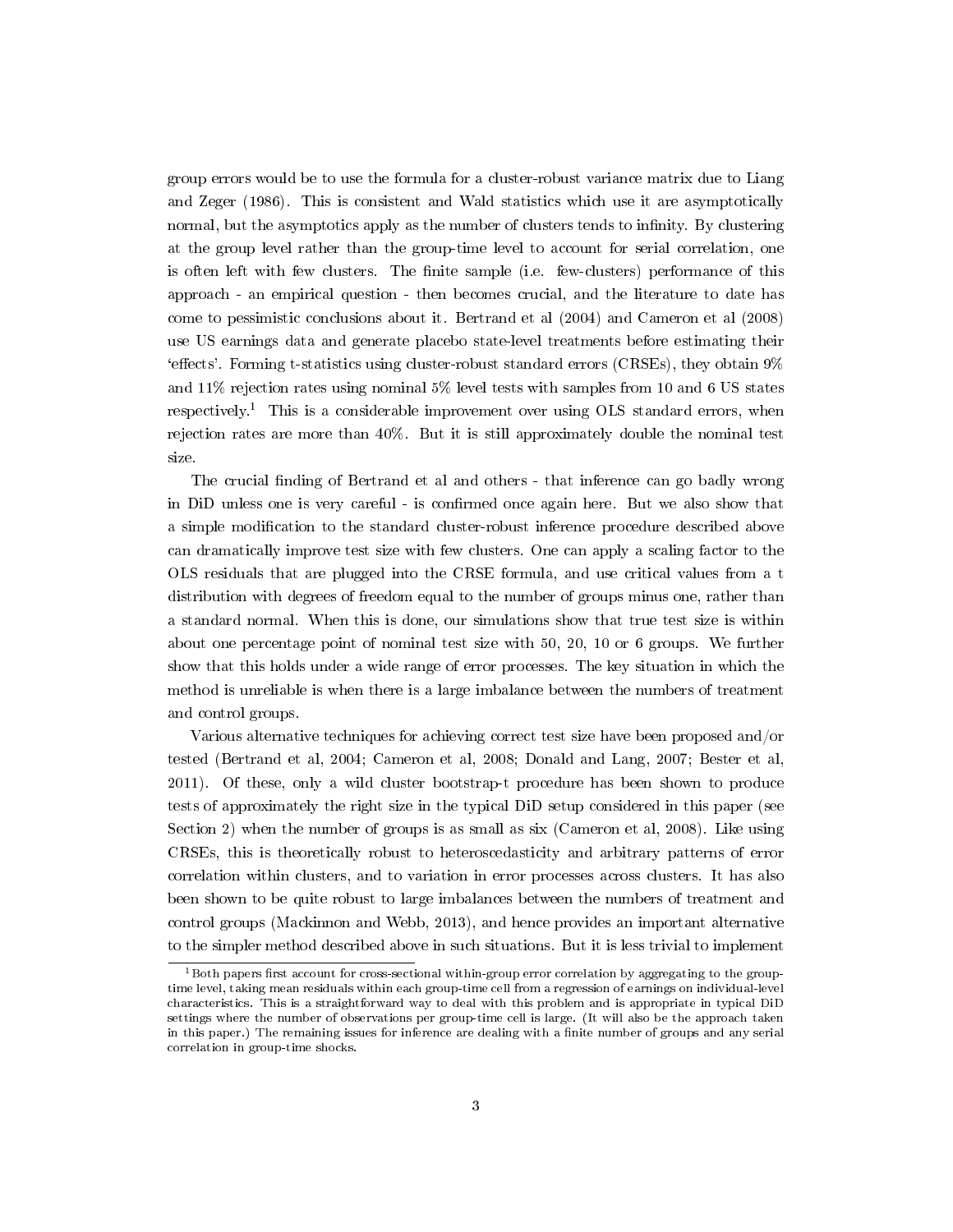and computationally more intensive.

Our second point is that, while it is generally not difficult to obtain the correct size, power to detect real effects is a serious concern. When we use the methods above to implement correctly sized hypothesis tests, we find that DiD designs have very low power. This problem is very severe with few groups. For example, with a large 30-year panel of US earnings data from 6 states, a policy implemented by half of the states that raised earnings by 5% would be detected with only 17% probability (using a test of size 0.05). The policy would have to increase earnings by  $16\%$  if the null of no policy effect is to be rejected with  $80\%$  probability.

Finally, we show that substantial gains in power can be achieved using feasible GLS. In particular, with a moderate time series dimension of at least about 10 time periods, one will often be able to increase power by modeling the serial correlation of unobservables inherent in typical DiD designs. Test size can still be controlled in a way that is robust to having small numbers of groups, and to violations of the parametric assumptions about the error process implicit in FGLS estimation, using the straightforward cluster-robust inference technique described above. We therefore recommend the use of the combination of FGLS and cluster-robust techniques in DiD applications. We also confirm that, in the absence of robust inference, test size can be significantly improved using a bias correction for the OLS estimates of the parameters of an AR process derived in Hansen (2007).

The paper proceeds as follows. Section 2 describes the standard econometric setup in DiD designs that we consider, and discusses possible solutions to the inference problems that can arise in this setting. Section 3 details the Monte Carlo design we use to test different inference methods. Section 4 presents and discusses the results of our Monte Carlo simulations. Section 5 summarizes and concludes.

# 2 Approaches to inference in a difference-in-differences design

We consider the standard linear DiD model

$$
y_{igt} = \alpha_g + \delta_t + \beta T_{gt} + \gamma w_{igt} + v_{igt},\tag{1}
$$

where  $\alpha_g$  and  $\delta_t$  capture group (state) and time (year) fixed effects,  $\beta$  is the treatment effect of interest for a treatment which varies at the group-time level only,  $w_{igt}$  are individuallevel control variables, and  $v_{igt}$  is the unobserved individual-level earnings shock.

Our interest lies in the performance of different methods for performing inference about  $β$ , both in terms of type 1 and type 2 error (i.e. test size and power to detect real effects). Hence we assume that the OLS DiD estimator based on equation 1 is unbiased, i.e.  $E(v_{igt}|\alpha_g, \delta_t, T_{gt}, w_{igt}) = 0$  so that  $E(\hat{\beta}^{OLS}) = \beta$ . (This is ensured in our Monte Carlo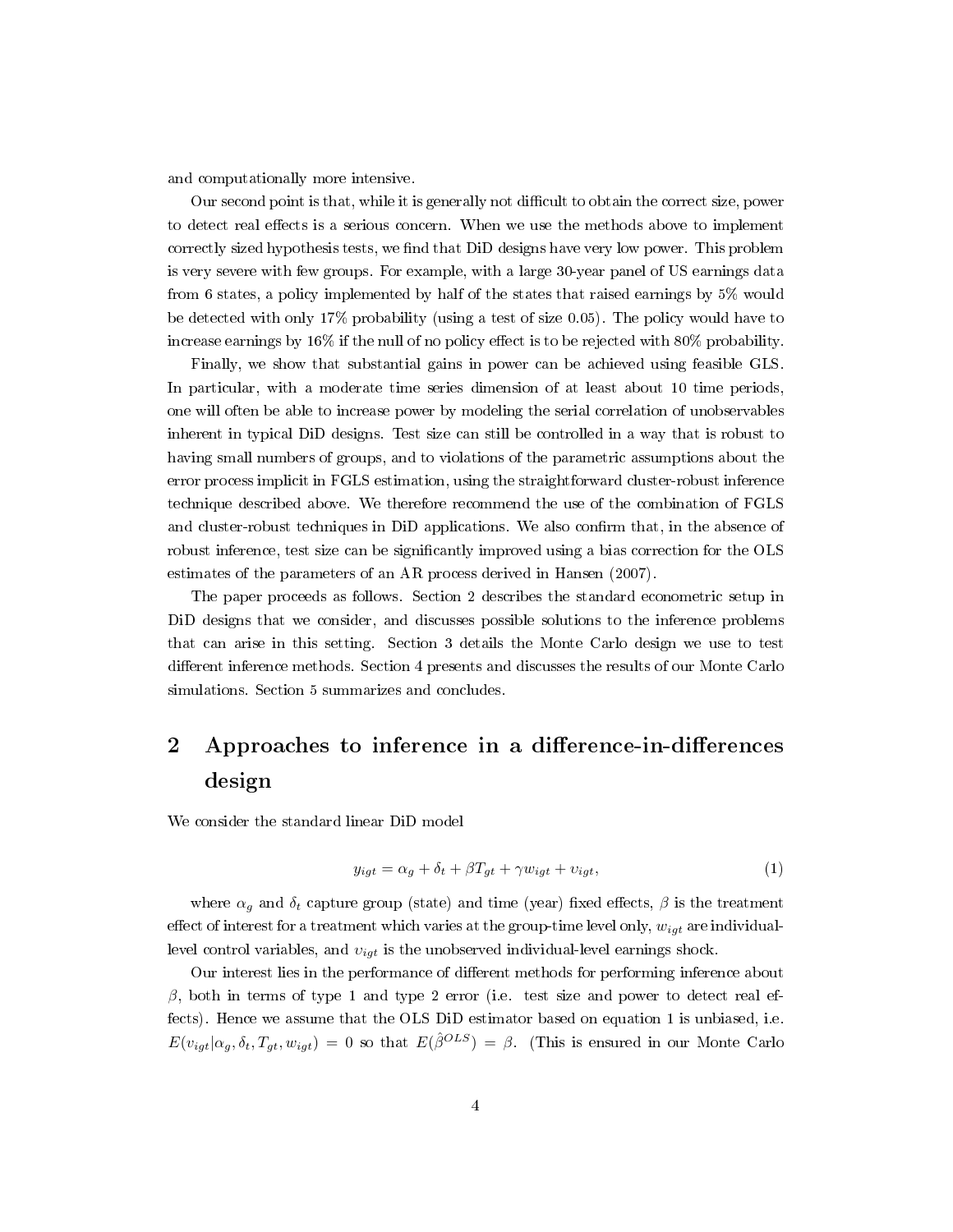simulations because we generate placebo treatments randomly.)

The problem we seek to address is that the  $v_{igt}$  may not be iid within groups. Some of the variation in  $v_{igt}$  may occur at the group-time level, i.e.  $v_{igt} = \varepsilon_{gt} + \xi_{igt}$ . The DiD estimator is therefore effectively attempting to distinguish between the effects of a group-time level treatment and between-group differences in the evolution of group-time shocks. In addition, the group-time shocks may be serially correlated. The net result is both cross-sectional and serial correlation in within-group shocks. This is highly likely in many DiD applications, including the primary example used in this paper (and much of the previous literature) where groups are US states and the outcome of interest is earnings. The challenge, then, is to quantify accurately the additional uncertainty about  $\beta$  that this causes.

Given the setup described, the computation of  $\hat{\beta}^{OLS}$  from a micro-data regression using equation 1 is equivalent to a two-step procedure. First, run a regression using the microdata of  $y_{iqt}$  on  $w_{iqt}$ , and take the mean residual within each group-time cell. Denote these estimated covariate-adjusted group-time means as  $\hat{Y}_{gt}.^2$  Then, since

$$
\hat{Y}_{gt} = \alpha_g + \delta_t + \beta T_{gt} + \varepsilon_{gt} + (\hat{Y}_{gt} - Y_{gt}),\tag{2}
$$

 $\hat{\beta}^{OLS}$  can be obtained from a second-stage regression of  $\hat{Y}_{gt}$  on group effects, time effects and the (group-time level) treatment indicator. If state-time cell sizes are large, then estimation error in  $\hat{Y}_{gt}$  can essentially be ignored: the composite error term in equation 2 is approximately equal to  $\varepsilon_{gt}$ , the group-time shock. Equation 2 highlights that, in that case, the true precision of  $\hat{\beta}^{OLS}$  depends almost entirely on the number of group-time cells rather than the number of individual-level observations.<sup>3</sup>

As we explain fully in the next section, we first aggregate the data to the state-time level in this way and ignore any estimation error (i.e. we proceed as though  $\hat{Y}_{gt} = Y_{gt}$ ). We then estimate equation 2 and perform inference about  $\beta$ . As the first-stage aggregation accounts for cross-sectional error correlation within states, the key remaining issues for inference are the fact that the state-time shocks may be serially correlated and that there are a finite number of states. A number of methods have been proposed to account for these two issues. We describe them below, as well as some modest proposals of our own.

#### Standard cluster-robust inference

Our starting point is the standard OLS estimator of the standard error of  $\hat{\beta}$ , comparing the resulting t-statistic to standard normal critical values. This effectively assumes that the  $\varepsilon_{at}$ 

 ${}^{2}$ Equivalently, one could include a full set of group-time dummies in this first regression (and omit the constant). The  $\hat{Y}_{gt}$  are the estimated coefficients on those dummies.

<sup>3</sup> If one is unsure whether this grouped error problem exists, Wooldridge (2006) points out that one could test for it. If the error term is dropped from equation 2, this imposes a set of (GT-1) restrictions on the data which can be used to compute a minimum distance estimator of  $\beta$ . One can then test the over-identifying restrictions. This is asymptotically valid as group-time cell sizes tend to infinity.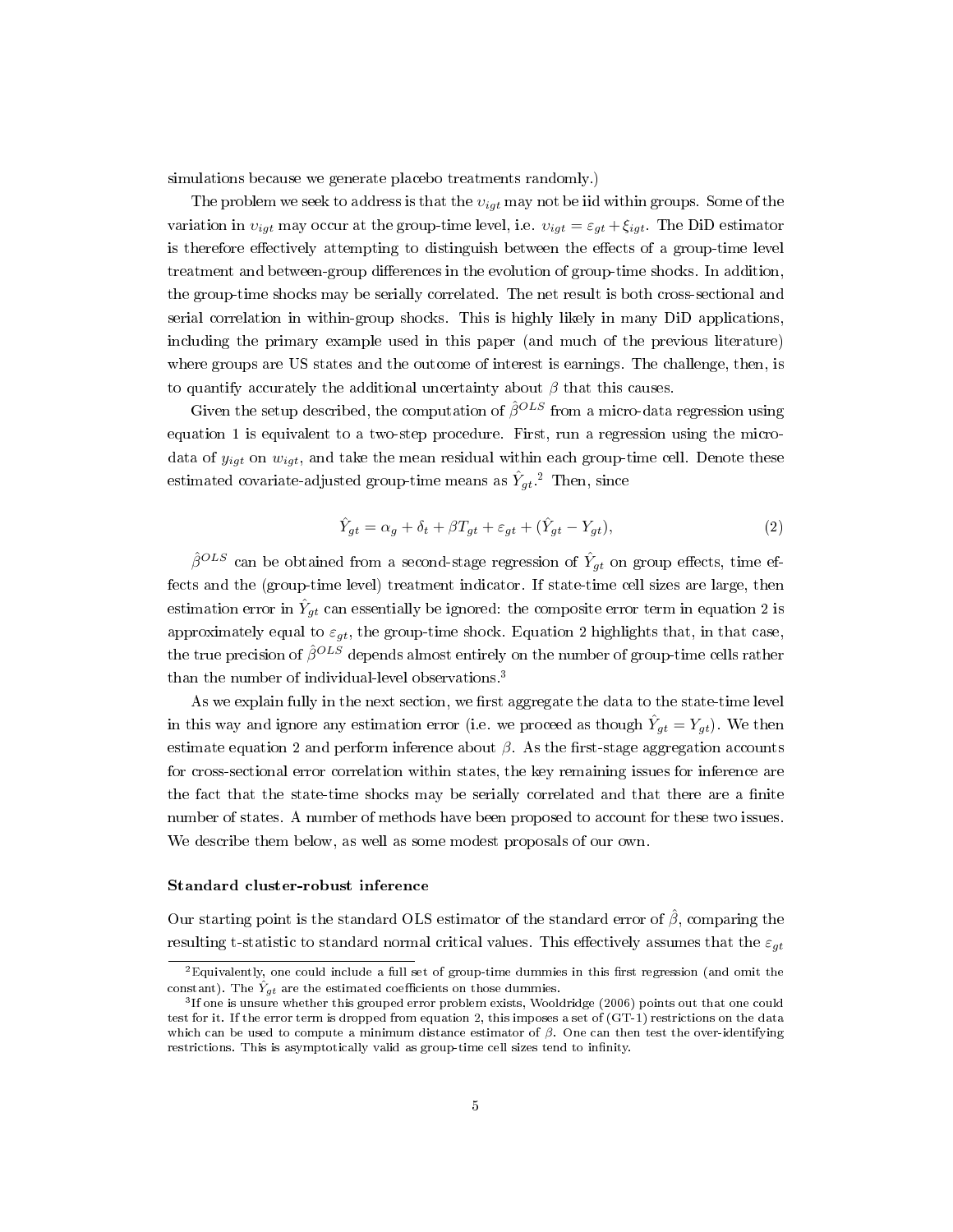in equation 2 are iid, i.e. it ignores serial correlation.

We then look at several ways of performing inference based on variants of Liang and Zeger's (1986) cluster-robust standard error (CRSE) estimator. Their formula for a clusterrobust variance matrix is

$$
\hat{V}_{CR} = (X'X)^{-1} \left(\sum_{g=1}^{G} X_g u_g u_g' X_g'\right) (X'X)^{-1},\tag{3}
$$

where X is the regressor matrix,  $X_g$  is the regressor matrix for group g, and  $u_g$  is the vector of regression residuals for group  $g$ . This estimator is consistent, and Wald statistics based on it are asymptotically normal, as  $G \rightarrow \infty$ . But it is biased, and the bias can be substantial when  $G$  is small. Intuitively, model over-fitting means that residuals will tend to be smaller in magnitude and less correlated within clusters than the true errors, meaning that CRSEs calculated using equation 3 will tend to be biased downwards. Any small-G bias is larger when the distribution of regressors is skewed: in the DiD context considered here, this is when there is an imbalance between the numbers of treatment and control groups (see Mackinnon and Webb, 2013).

#### Bias corrections for cluster-robust inference with few clusters

A typical way of attempting to reduce small-G bias (or, under special circumstances, to eliminate it) is effectively to scale up the residuals before plugging them into equation 3. The default in STATA is to scale by  $\sqrt{\frac{G(N-1)}{(G-1)(N-K)}}$ , where N is the total number of observations and k is the number of parameters.<sup>4</sup> With large N, this is approximately equivalent to  $\sqrt{G/(G-1)}$ : the additional  $\sqrt{(N-1)/(N-k)}$  is a degrees of freedom correction which makes a negligible difference in large samples (for brevity we refer to residuals scaled in this way simply as  $\sqrt{G/(G-1)}$  residuals, but we use the additional  $\sqrt{(N-1)/(N-k)}$  degrees of freedom adjustment so that our results can be taken as an exact test of how STATA's default performs). This scaling of residuals leads to an unbiased CRSE estimator only under very special circumstances (see Bell and McCaffrey, 2002) and so should be viewed generally as a bias-reducing correction. The same applies to a second, data-dependent scaling of  $u<sub>a</sub>$ proposed in Bell and McCaffrey  $(2002)$ ,<sup>5</sup> and extended in Imbens and Kolesár  $(2012)$ . This data-dependent scaling requires a full rank condition for  $X_g$  which is violated in the typical DiD setup considered here (because we include group fixed effects and because control groups are never treated); we therefore do not consider it in this paper.

For CRSEs formed using unscaled and  $\sqrt{G/(G-1)}$  residuals, we show rejection rates when comparing the resulting t-statistics against critical values from both a standard normal

<sup>&</sup>lt;sup>4</sup>When one uses the "vce(cluster *clustvar*)" option in a regression.

 $^5\rm{This}$  minimizes the expected sum of squared differences between the scaled residuals and the true errors in the baseline case where errors are iid.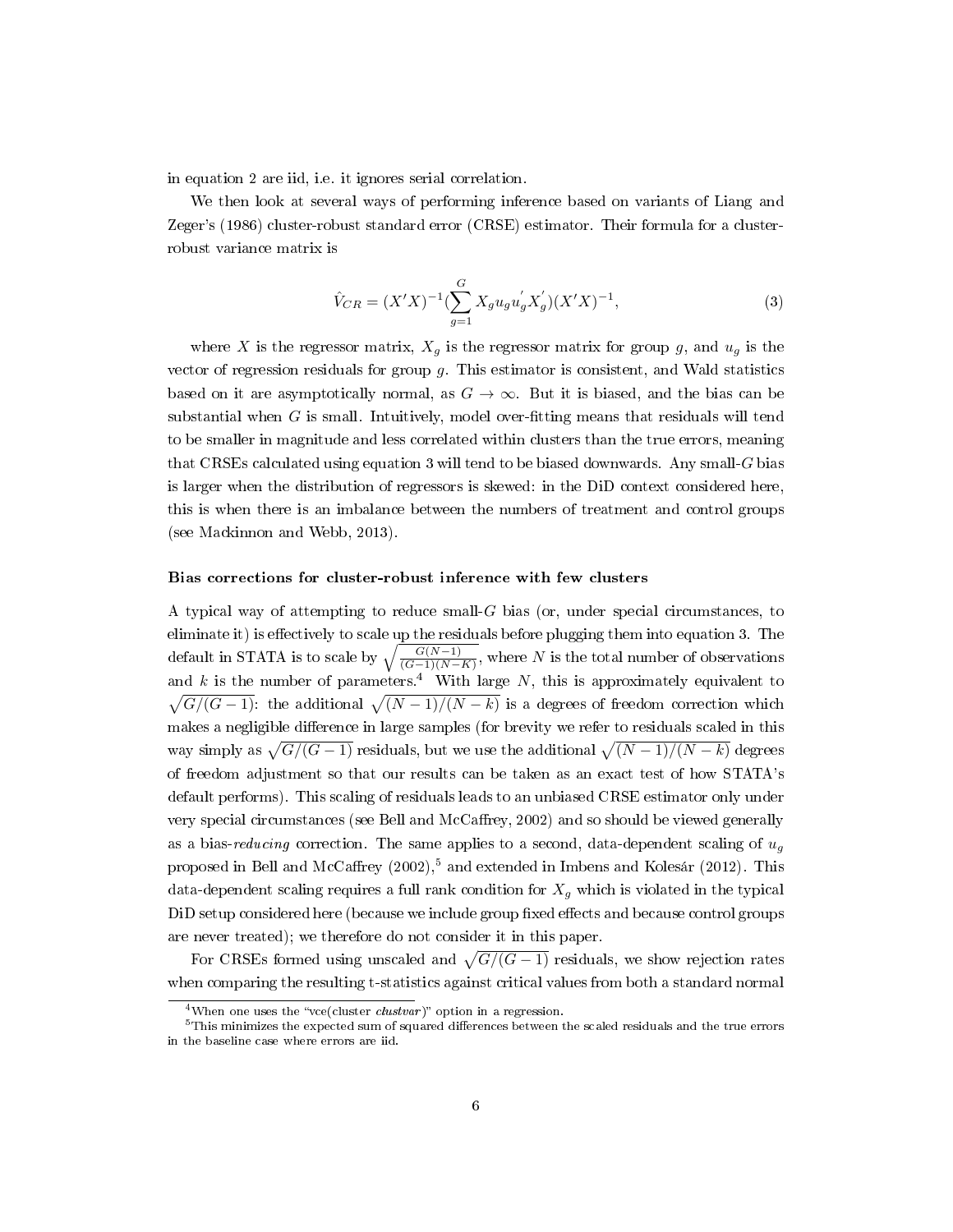and a t distribution with  $G-1$  degrees of freedom. The former reference distribution is correct asymptotically as  $G \to \infty$ , so the implicit assumption when using it is that G is large enough for the asymptotics to be a reliable guide. The latter is a common small- $G$ correction, again used by STATA for Wald tests and condence intervals. As one expects with finite sample methods, in general it does not have an exact theoretical justification.<sup>6</sup> However, recent work by Bester et al  $(2011)$  provides theoretical justification in certain small-G settings for the *combination* of CRSEs using  $\sqrt{G/(G-1)}$ -scaled residuals and  $t_{G-1}$  critical values. Their asymptotics apply as group size tends to infinity, holding the number of groups fixed. Despite the familiar result that a CRSE estimator is not consistent with fixed G, they show that plugging  $\sqrt{G/(G-1)}$ -scaled residuals into the CRSE formula nevertheless produces a covariance matrix which converges to a limiting random variable under certain conditions. Crucially, the resulting t-statistic turns out to have an asymptotic  $t_{G-1}$  distribution.<sup>7</sup> This result relies on homogeneity requirements, including the need for regressor matrices to converge to the same limit within each group. This would be violated in the canonical DiD setup with a binary treatment indicator where some control groups are never treated.<sup>8</sup> But the results we present in the following section suggest that, in practice, the Bester et al approach extends well (in terms of getting the test size right) to the standard DiD case.

#### Bootstraps

With few groups, an alternative to relying on asymptotic results (such as normality of the t-statistic) or on small sample corrections is to recover the distribution of the test statistic empirically via a bootstrap. Following Cameron et al (2008), we consider the wild cluster bootstrap-t procedure.<sup>9</sup> Those authors found this to be the best (in terms of test size) of a large number of inference techniques in settings with few groups. It outperformed other bootstrap-based approaches, as well as inference based upon t-statistics formed with CRSEs. But that paper did not consider the  $\sqrt{G/(G-1)}$  residual correction, and it took critical

 $\frac{6}{6}$ Donald and Lang (2007) show that a similar reference distribution -  $t_{G-2}$  - would provide tests of exactly the right size in the special case where the  $\varepsilon_{gt}$  were normal, homoscedastic and independent (i.e. serially uncorrelated).

 $7$ This result is also robust to violations of the assumption of no inter-cluster correlation, as long as data are weakly dependent and some regularity conditions are satisfied. In the context of spatial data where clusters are geographic regions, this implies robustness to the fact that there will be some clustering between observations which are spatially close but put into dierent clusters by the researcher. The intuition is that cluster size tending to infinity would mean that most observations per cluster are far from other clusters, and hence cluster averages will be approximately independent.

<sup>8</sup>The asymptotic variance of the score also needs to be the same across groups.

<sup>9</sup>We follow those authors in resampling clusters of residuals obtained from regressions which impose the null hypothesis, and scaling the resampled residuals by a constant drawn from a 2-point distribution: 1 and -1, each with probability 0.5. See Cameron et al (2008) for full details. We use 199 bootstrap replications, which is sufficient in this context as bootstrap simulation error will average out across Monte Carlo replications. We note that, as pointed out recently by Webb (2013), p-values are not point identied when the number of groups is very small. For example, with  $G = 6$  there are only  $2^G = 64$  potential unique bootstrap samples.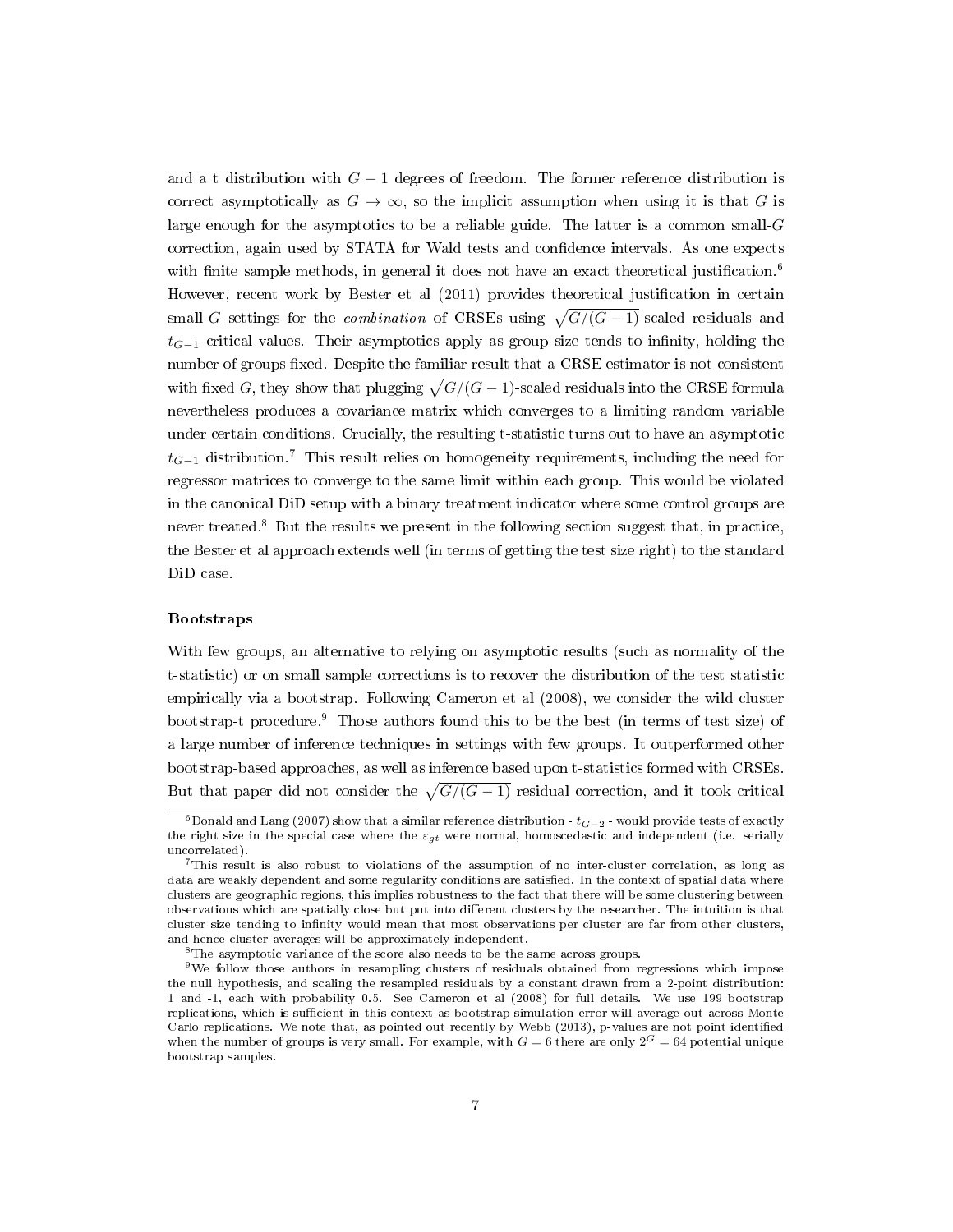values from the standard normal distribution, rather than from the t distribution; as we show in the next section, both of these are important small-G modifications to standard clusterrobust inference such that, when implemented in combination, they produce hypothesis tests of the correct size in most settings.

#### Modeling the error process using GLS

The final approach to dealing with the serial correlation in the group-time shocks is to use feasible Generalized Least Squares (GLS): this effectively exploits knowledge of this feature of the data to increase efficiency. A natural way to proceed is to assume an  $AR(k)$  process for the group-time shocks. FGLS can then be implemented by estimating equation 2 using OLS, as before; estimating the k AR parameters using the OLS regression residuals; using those estimates to apply the standard GLS linear transformations to the variables entering equation 2; and estimating the analog of equation 2 on the transformed variables via OLS.

Two issues arise. First, estimates of the  $AR(k)$  parameters obtained by regressing OLS residuals on  $k$  lags are inconsistent with  $T$  fixed, due to the presence of fixed group effects (Nickell, 1981; Solon, 1984). Hansen (2007) derives a bias correction which is consistent as  $G \to \infty$ , and develops the asymptotic properties of a FGLS estimator which uses it. But this correction may not work well with small G. Second, one may be worried about mis-specification of the error process.

However, neither of these issues affect the unbiasedness or consistency of the FGLS estimator. And it is likely that FGLS would still be more efficient than OLS: a weighting matrix based on an incorrect parametrization of the serial correlation process will often still be closer to the optimal GLS weighting matrix than the identity matrix used by standard OLS.

On the other hand, test size will generally be compromised, because the ordinary formula for the FGLS standard error depends upon the weighting matrix. But robust inference may offer a way to control test size. As noted more generally by Wooldridge (2006), the combination of FGLS estimation and robust inference is used relatively little in practice, but will often be a sensible way of realizing efficiency gains without compromising test size. One simply plugs the FGLS residuals, rather than OLS residuals, into the formula for a cluster-robust variance matrix.

Hansen (2007) considers this approach in the context of his FGLS procedure using biascorrected estimates of the  $AR(k)$  parameters underlying the group-time error process, for the case where  $G = 50$ . The prevailing view is that the limitation of using cluster-robust inference is that its validity depends on having lots of groups. But one of the contributions of this paper is to show that simple modifications to standard cluster-robust inference enable test size to be controlled, even with few groups. This suggests that it may be possible and indeed straightforward - to use FGLS to improve power in DiD, whilst maintaining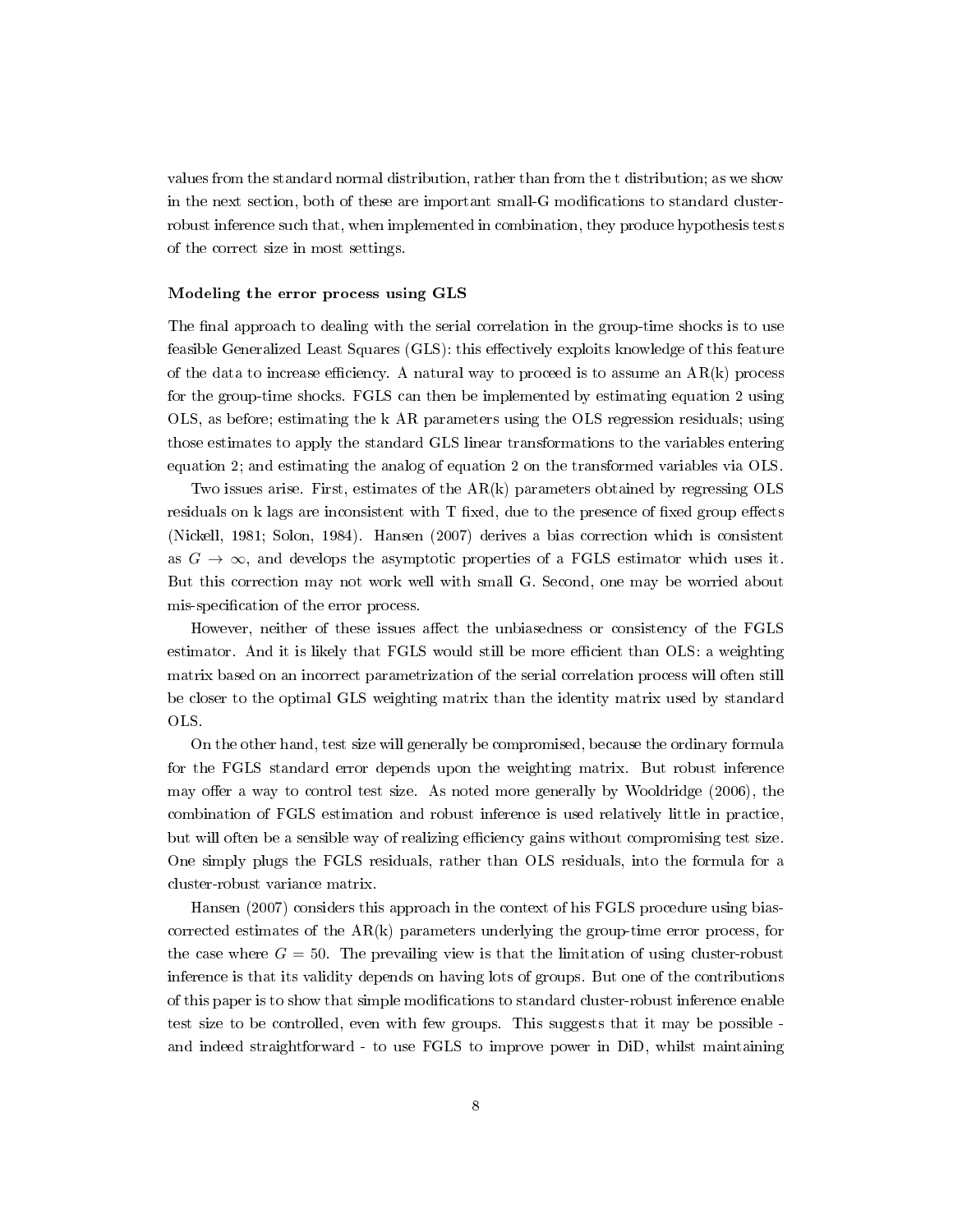correctly sized tests, in a way that is robust to mis-specification (or mis-estimation) of the error process, even with a small number of groups. Our simulations confirm this.

# 3 Experimental design

We follow Bertrand et al (2004), Cameron et al (2008) and Hansen (2007) in using data on women aged 25 to 50 in their fourth interview month in the Merged Outgoing Rotation Group of the Current Population Survey. Our data include all 50 US states and the period 1979 to 2008 inclusive (i.e.  $G = 50$  and  $T = 30$ ). We focus primarily on log(earnings) as the dependent variable. We also consider the case where a binary employment indicator is the dependent variable in a linear probability model.<sup>10</sup> This covers the two most common outcomes of interest in DiD studies, according to a survey of the applied literature in Bertrand at al (2004). Our control variables are a quartic in age. As in the aforementioned papers, we first aggregate the data to the state-time level in the way just described and ignore any estimation error from this procedure (i.e. we proceed as though  $\hat{Y}_{gt} = Y_{gt}$ ).<sup>11</sup> We then estimate equation 2. As the first-stage aggregation accounts for cross-sectional error correlation within states, the key remaining issues for inference are the fact that the state-time shocks may be serially correlated and that there are a finite number of states.<sup>12</sup>

In our first set of Monte Carlo simulations, we repeatedly resample states with replacement from the CPS data and randomly choose half of the states to be 'treated'.<sup>13</sup> For all treated states in each Monte Carlo replication, the placebo treatment is applied in the same randomly chosen year and in all subsequent years.<sup>14</sup> We estimate the 'effect' of this placebo

<sup>&</sup>lt;sup>10</sup>This gives us samples based upon the 750,127 women with strictly positive earnings and the 1,170,522 women with non-missing employment status respectively.

<sup>&</sup>lt;sup>11</sup>Given large state-time cell sizes, aggregation should average out the individual-level shock component precisely. Mean cell sizes are 500 and 780 when the dependent variables are log(earnings) and employment status respectively.

 $12$ We recommend the first-step aggregation not only to make the estimation simpler computationally. We find that, even with moderate numbers of groups, test size can not be reliably controlled if one attempts to conduct cluster-robust inference straight from the micro-data (i.e. if one tries to account for all crosssectional and serial correlation in within-group errors in a single step). This issue was also evident in the results of Cameron et al (2008) and is noted in Hansen (2007).

<sup>&</sup>lt;sup>13</sup>In treating exactly half of the states, we follow the main approach in Bertrand et al (2004) and Cameron et al (2008). Note that this is the most favorable possible choice in terms of the resulting precision of treatment effect estimates, as it maximizes between-group variation in treatment status. In other words, unequal numbers of treated and untreated groups would generally imply even lower power to detect real effects in DiD designs than we show is the case in this paper.

<sup>&</sup>lt;sup>14</sup>The treatment year is chosen from a uniform distribution between 1988 and 2002. When treatment status is an absorbing state (i.e. once a group is treated, they remain treated in subsequent periods), as in our simulations, serial correlation in the error terms is a particularly severe problem. Bertrand et al (2004) showed that if there is no serial correlation in treatment status at all, then test size is not compromised by assuming that the errors are iid over time. The logic is analogous to why ignoring cross-sectional error correlation within clusters leads to incorrect test size only when there is some correlation in treatment status within clusters (Moulton, 1990). Similarly, Barrios et al (2012) show that, as long as there is no cross-cluster spatial correlation in treatment status, test size is robust to some correlation in the error terms across clusters (i.e. to some mis-specification of the clusters), as long as the data are weakly dependent so that error correlation decays with distance. Since we generate placebo treatments randomly in our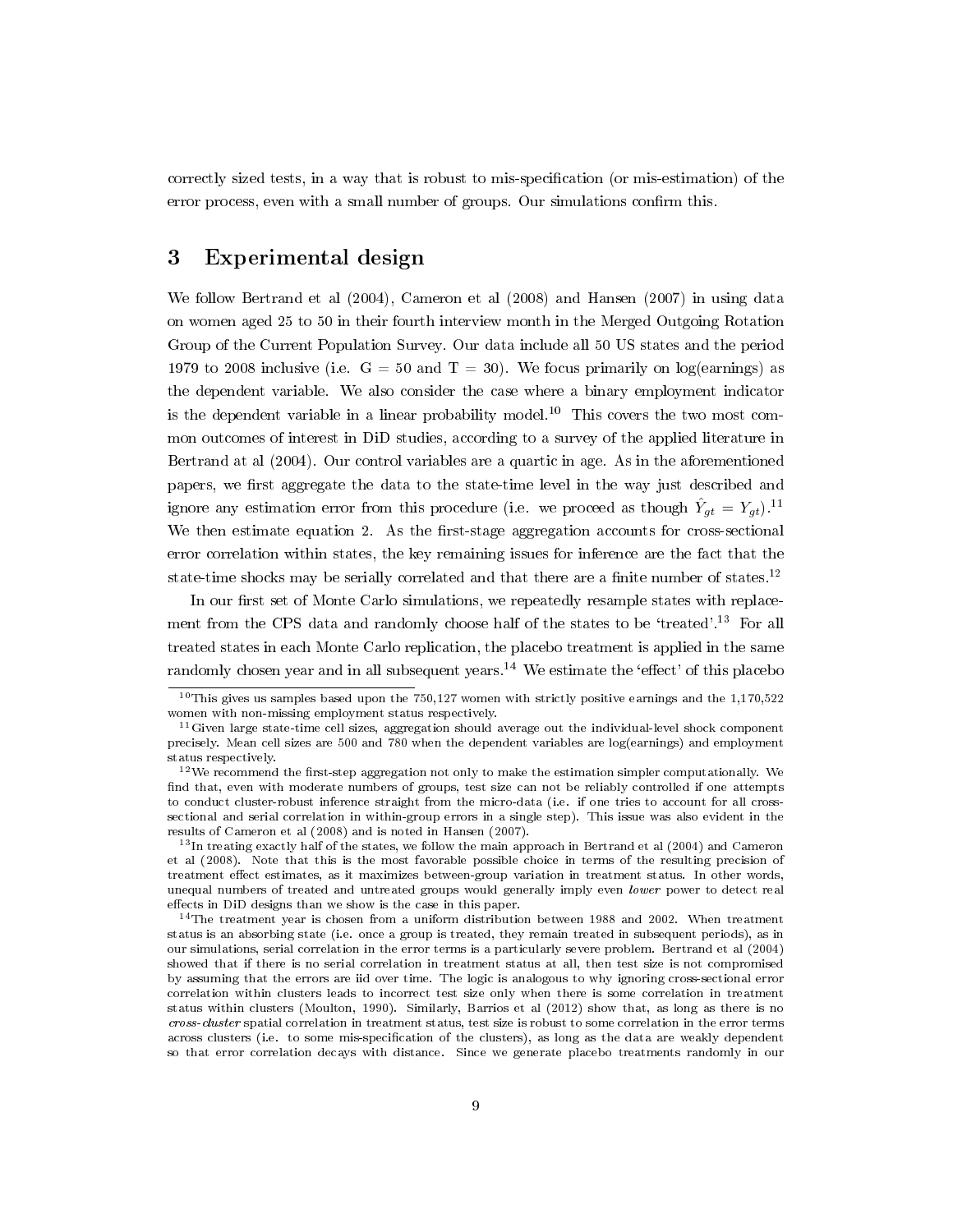treatment by estimating equation 2. We initially use OLS, and later feasible GLS, for estimation. Our interest lies in the performance of different methods for performing inference about  $\beta$ , both in terms of type 1 and type 2 error (i.e. test size and power to detect real effects). To examine the effects of having differing numbers of groups, we run variants where we resample 50, 20, 10 and 6 states.

We first report how often the null hypothesis of no treatment effect is rejected using tests of nominal size 0.05 when using different inference methods. We show that tests of correct size can be achieved, even with as few as six groups, by forming a t-statistic using a simple variant of Liang and Zeger's (1986) cluster-robust standard error estimator and comparing it to critical values from a  $t_{G-1}$  distribution.

We check the robustness of this result in two ways. First, we repeat the same Monte Carlo experiment but use simulated state-time shocks rather than those from the CPS, allowing them to evolve according to an  $AR(1)$  process where we vary both the amount of serial correlation and the degree of non-normality in the white noise. Second, we vary the fraction of groups that are treated, to explore robustness to unbalanced designs.

We then look at power by reporting how often the null of no effect is rejected when there are real treatment effects of various sizes, when using correctly sized tests. And we compute minimum detectable effects (MDEs) as first defined in Bloom (1995): the smallest effects that would lead to a rejection of the null hypothesis (of no effect) with given probabilities. To do this, we use the same Monte Carlo procedures as described above to simulate the distribution of the t-statistic under the null hypothesis.<sup>15</sup> For power of  $x\%$ , the MDE depends only on the (100-x)th centile of this distribution, the critical values from the  $t_{G-1}$ distribution, and the standard error (see later). We therefore recover the entire relationship between power and MDEs. We do this for DiD designs with varying numbers of groups.

Finally, we show how power can be improved by using FGLS rather than OLS estimation. We rerun the Monte Carlo simulations, this time implementing FGLS (rather than OLS). We assume an  $AR(2)$  process for the group-time shocks. We estimate the 2 AR parameters in two ways. First, we simply regress the residuals from OLS estimation of equation 2 on two lags. With fixed T and fixed group effects, this produces inconsistent estimates of the AR parameters. Second, we apply to these estimates the bias correction derived by Hansen  $(2007)$ . This correction is consistent as G goes to infinity. We label these "FGLS" and BC-FGLS respectively. In both cases, we explore what happens when the estimator is used with and without cluster-robust inference. We use the cluster-robust technique that we have shown to work well even when G is small: using CRSEs with  $\sqrt{G/(G-1)}$  residuals and  $t_{G-1}$  critical values.

simulations, this means that we will not be confusing the impacts on test size of inadequately accounting for grouped errors with the impacts of incorrectly specifying the groups - even though we use real data in which there is likely to be correlation between the earnings shocks of people in geographical proximity but in different states.

<sup>&</sup>lt;sup>15</sup>This is necessary because, with few clusters, the t-statistic generally has an unknown distribution.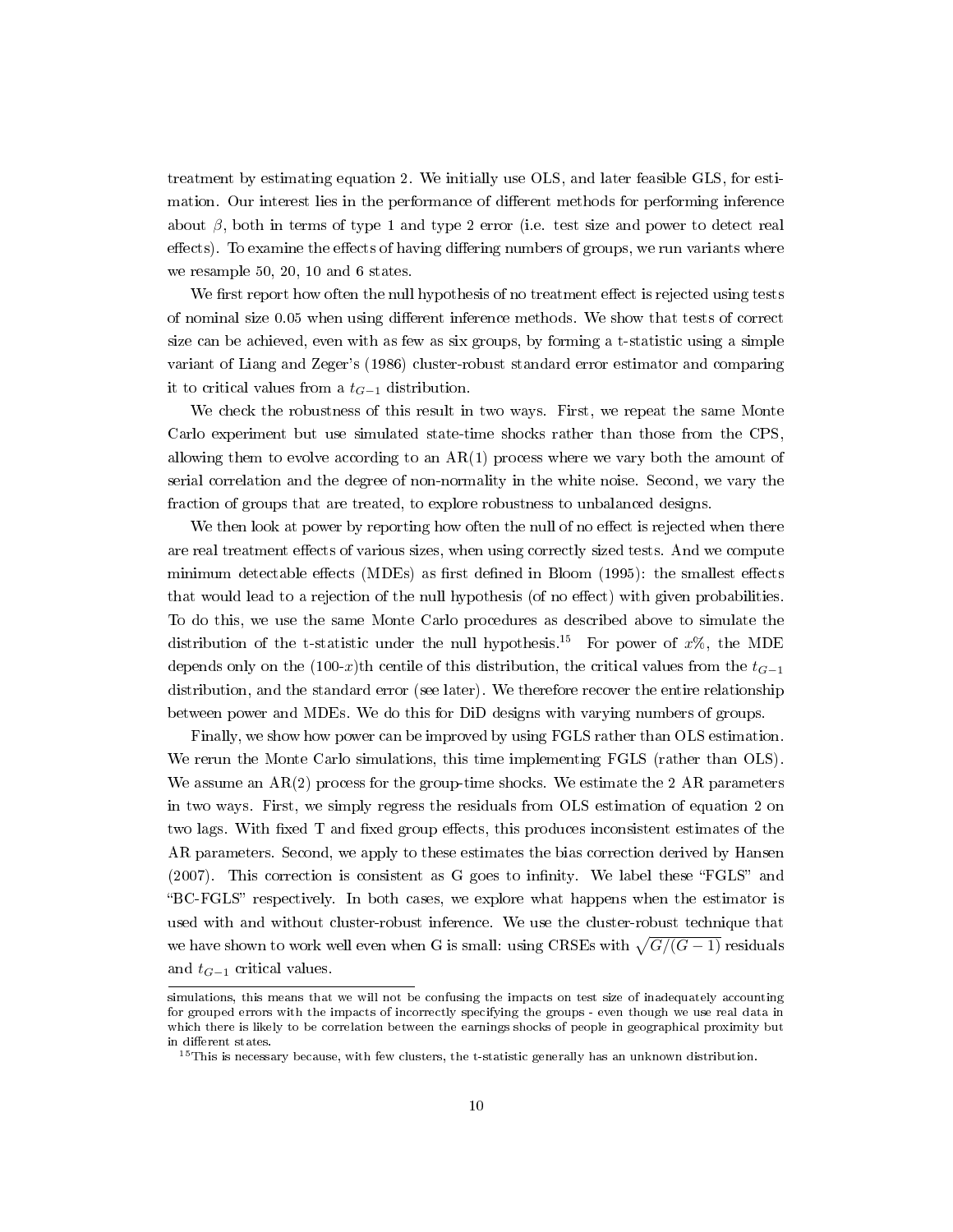# 4 Results

### 4.1 Rejection rates when the null is true

Table 1 contains results from our first Monte Carlo simulations, using the CPS log(earnings) data. It shows the rate with which the null of no effect is rejected when generating placebo treatments, estimating equation 2 by OLS, and using methods to perform inference about  $\beta$ . All hypothesis tests are of nominal size 0.05. Hence, rejection rates that deviate significantly from 0.05 indicate incorrect test size. We use 5000 replications. Simulation standard errors are shown in parentheses. The standard error for an estimated rejection rate  $\hat{r}$  is  $se(\hat{r})$  =  $\sqrt{\hat{r}(1-\hat{r})/4999}.$ 

The first row of table 1 shows the rejection rates obtained assuming iid errors, i.e. by simply forming a t-statistic using the OLS standard error and comparing to standard normal critical values. Rejection rates exceed 40%, more than eight times the nominal test size. This essentially replicates the result in Bertrand et al (2004).

Forming CRSEs using unscaled OLS residuals and comparing the resulting t-statistic to standard normal critical values results in rejection rates that are too high, particularly with small G. Using  $t_{G-1}$  rather than the standard normal as the reference distribution is enough to achieve approximately the correct test size when  $G \geq 20$ , but not with 6 or 10 groups.

The  $\sqrt{G/(G-1)}$  residual correction, combined with  $t_{G-1}$  critical values, achieves a test size that deviates by less than 1 percentage point from the nominal test size when G ranges between 6 and 50. The same residual correction combined with standard normal critical values also works well for moderate  $G$  but, as expected, these critical values result in over-rejection when  $G$  is small.

The final row of table 1 shows rejection rates obtained using the wild cluster bootstrap-t procedure. We essentially replicate previous findings: it also performs very well relative to most tested alternatives.

In summary, table 1 suggests that tests of the correct size can be obtained using very straightforward methods even with very few groups. In particular, this is achieved by computing a t-statistic with CRSEs that use residuals scaled by  $\sqrt{\frac{G(N-1)}{(G-1)(N-K)}} \approx \sqrt{G/(G-1)}$ , and using critical values from a t distribution with  $(G - 1)$  degrees of freedom. This is trivial to implement with statistical software. In fact, if one uses a cluster-robust variance matrix in STATA by specifying the "vce(cluster *clustvar*)" option, the confidence intervals and p-values returned are based upon precisely this procedure by default.<sup>16</sup>

In table 2 we present results from an analogous set of Monte Carlo simulations using employment status rather than earnings as the dependent variable.<sup>17</sup> The performance of different inference methods in data containing varying numbers of groups is essentially the

<sup>&</sup>lt;sup>16</sup>This is true at the time of writing (STATA version 12.1) and has been the case since at least STATA 6. <sup>17</sup>Given that we collapse the data to the state-time level in a first stage, this means that  $Y_{gt}$  now represents state-time employment rates rather than mean state-time earnings.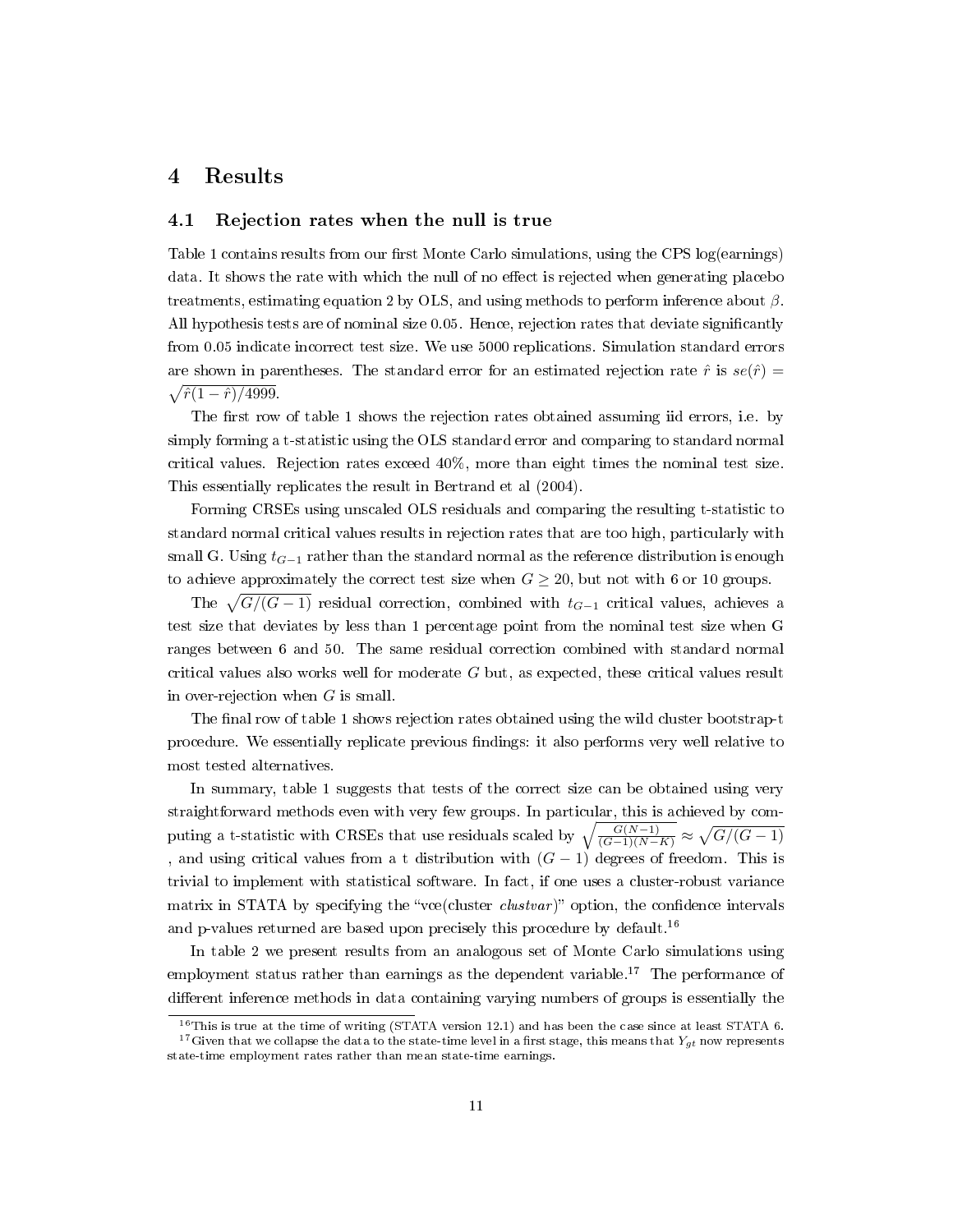same as in Table 1. In particular, CRSEs formed using the  $\sqrt{G/(G-1)}$  residual correction combined with  $t_{G-1}$  critical values perform best, with rejection rates always within 1 percentage point of the nominal test size. Again, the wild cluster bootstrap-t also performs well relative to most alternatives.

|                                                    | $G = 50$ | $G=20$  | $G = 10$ | $G = 6$ |
|----------------------------------------------------|----------|---------|----------|---------|
| Assume iid                                         | 0.429    | 0.424   | 0.422    | 0.413   |
|                                                    | (0.007)  | (0.007) | (0.007)  | (0.007) |
|                                                    |          |         |          |         |
| CRSE, $N(0,1)$ critical values                     | 0.059    | 0.073   | 0.110    | 0.175   |
|                                                    | (0.003)  | (0.004) | (0.004)  | (0.005) |
|                                                    |          | 0.056   | 0.066    | 0.095   |
| CRSE, $t(G-1)$ critical values                     | 0.053    |         |          |         |
|                                                    | (0.003)  | (0.003) | (0.004)  | (0.004) |
| $\sqrt{G/(G-1)}$ residuals, N(0,1) critical values | 0.049    | 0.056   | 0.071    | 0.113   |
|                                                    | (0.003)  | (0.003) | (0.004)  | (0.004) |
|                                                    |          |         |          |         |
| $\sqrt{G/(G-1)}$ residuals, t(G-1) critical values | 0.045    | 0.041   | 0.042    | 0.052   |
|                                                    | (0.003)  | (0.003) | (0.003)  | (0.003) |
|                                                    |          |         |          |         |
| Wild cluster bootstrap-t                           | 0.044    | 0.041   | 0.048    | 0.059   |
|                                                    | (0.003)  | (0.003) | (0.003)  | (0.003) |

Table 1: Rejection rates for tests of nominal 5% size with placebo treatments in log-earnings data

The Table shows the proportion of the time that the null hypothesis of no treatment effect was rejected in 5000 Monte Carlo simulations. Simulation standard errors are reported in parentheses. The simulations resample groups (US states) from CPS-MORG data, having imposed the sampling restrictions described in the text. The treatment parameter has a true coefficient of zero. G is the number of sampled states. Data from 1979 to 2008 inclusive are sampled (i.e.  $T = 30$ ). Regressions are run on aggregated state-year data. The different inference methods used are discussed in the text.

We have shown so far that our conclusions apply both when the outcome of interest is earnings and when it is a binary employment status indicator. But one might still worry about the generality of these findings. We now explore two variants of the experiment: unbalanced designs where the numbers of treatment and control groups are not equal; and experiments where the error terms are simulated from various data generating processes rather than from the CPS data.

## Variant 1: unbalanced designs

The accuracy of robust variance matrix estimators in finite samples depends on the skewness of the distribution of regressors as well as sample size (as illustrated in Monte Carlo work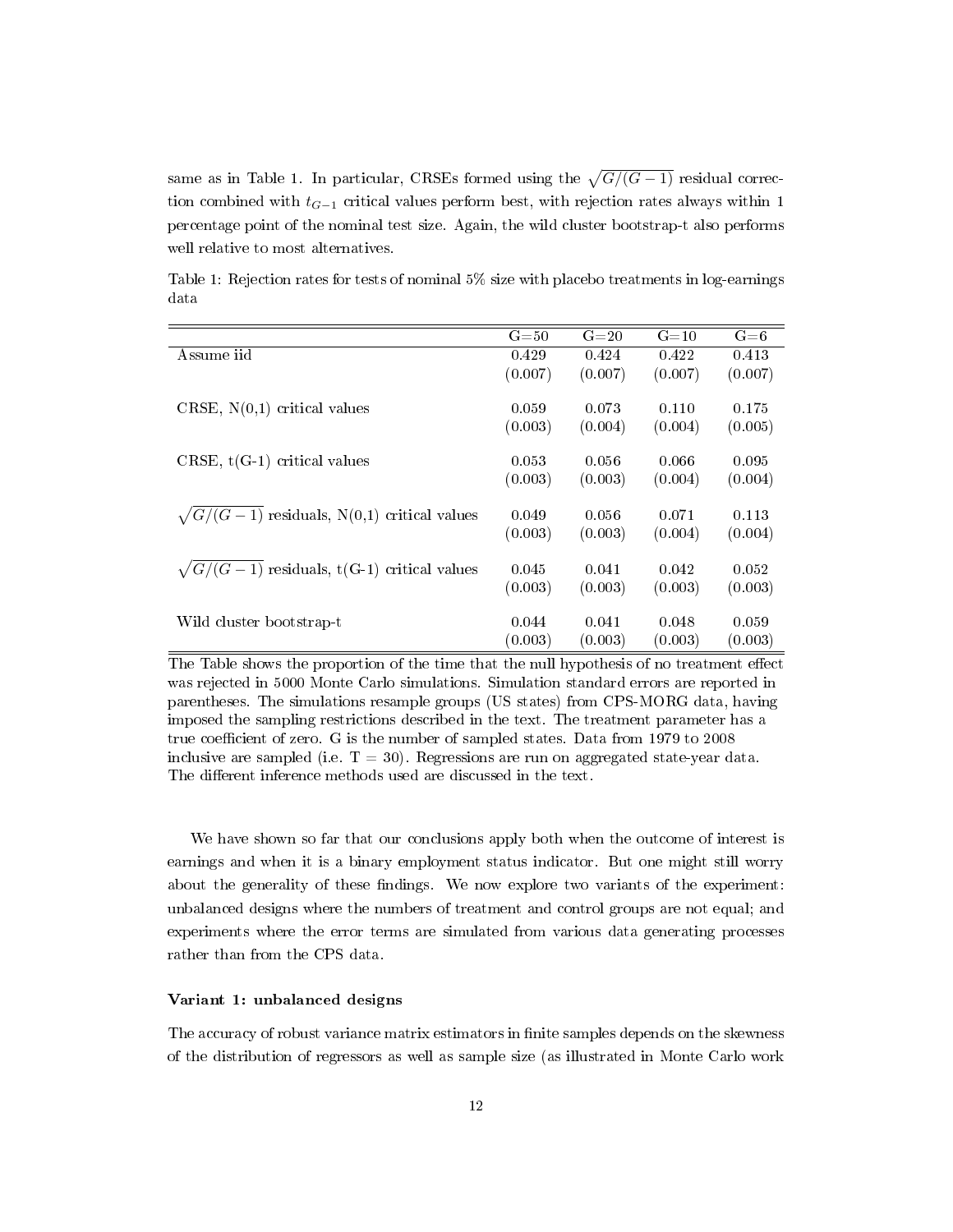|                                                    | $G = 50$ | $G = 20$ | $G = 10$ | $G = 6$ |
|----------------------------------------------------|----------|----------|----------|---------|
| Assume iid                                         | 0.376    | 0.360    | 0.378    | 0.364   |
|                                                    | (0.007)  | (0.007)  | (0.007)  | (0.007) |
|                                                    |          |          |          |         |
| CRSE, $N(0,1)$ critical values                     | 0.062    | 0.076    | 0.119    | 0.184   |
|                                                    | (0.003)  | (0.004)  | (0.005)  | (0.005) |
|                                                    |          |          |          |         |
| CRSE, $t(G-1)$ critical values                     | 0.056    | 0.059    | 0.078    | 0.097   |
|                                                    | (0.003)  | (0.003)  | (0.004)  | (0.004) |
|                                                    |          |          |          |         |
| $\sqrt{G/(G-1)}$ residuals, N(0,1) critical values | 0.052    | 0.058    | 0.085    | 0.114   |
|                                                    | (0.003)  | (0.003)  | (0.004)  | (0.004) |
|                                                    |          |          |          |         |
| $\sqrt{G/(G-1)}$ residuals, t(G-1) critical values | 0.046    | 0.044    | 0.056    | 0.058   |
|                                                    | (0.003)  | (0.003)  | (0.003)  | (0.003) |
|                                                    |          |          |          |         |
| Wild cluster bootstrap-t                           | 0.048    | 0.039    | 0.056    | 0.064   |
|                                                    | (0.003)  | (0.003)  | (0.003)  | (0.003) |
|                                                    |          |          |          |         |

Table 2: Rejection rates for tests of nominal 5% size with placebo treatments in employment data

Notes as for Table 1.

by Imbens and Kolesár, 2012). With cluster-robust standard errors in the DiD context considered here, a researcher should pay attention not only to the number of groups but also to whether treatment status is skewed, i.e. whether the number of treated groups is similar to the number of controls.

With unbalanced designs, inference based on cluster-robust standard errors should produce tests of correct size less reliably than when the numbers of treatment and control groups are equal (as in the Monte Carlo experiments up to now). This has been illustrated recently by Mackinnon and Webb (2013). Scaling the residuals that are plugged into the standard CRSE formula by  $\sqrt{G/(G-1)}$  (and using a  $t_{G-1}$  reference distribution) may not be a sufficient small- $G$  correction in the presence of this imbalance.

Tables 3 and 4 repeat the simulations presented in Table 1 but with varying degrees of imbalance, for the cases with 10 and 50 groups respectively. G1 denotes the number of treated groups. The first columns repeat the results for the balanced designs shown in Table 1, and subsequent columns reduce the number of treated groups. When  $G = 10$ , the simple method that works well under a wide a wide range of balanced designs - using CRSEs with  $\sqrt{G/(G-1)}$  -scaled residuals and a  $t_{G-1}$  reference distribution - continues to achieve correct test size with  $G1 = 4$ , but over-rejects a little when  $G1$  drops to 3, and more severely when it drops to 2. The wild cluster bootstrap-t continues to work well with  $G1 = 3$  but also performs poorly with  $G1 = 2$  (with significant under-rejection). When  $G = 50$ , both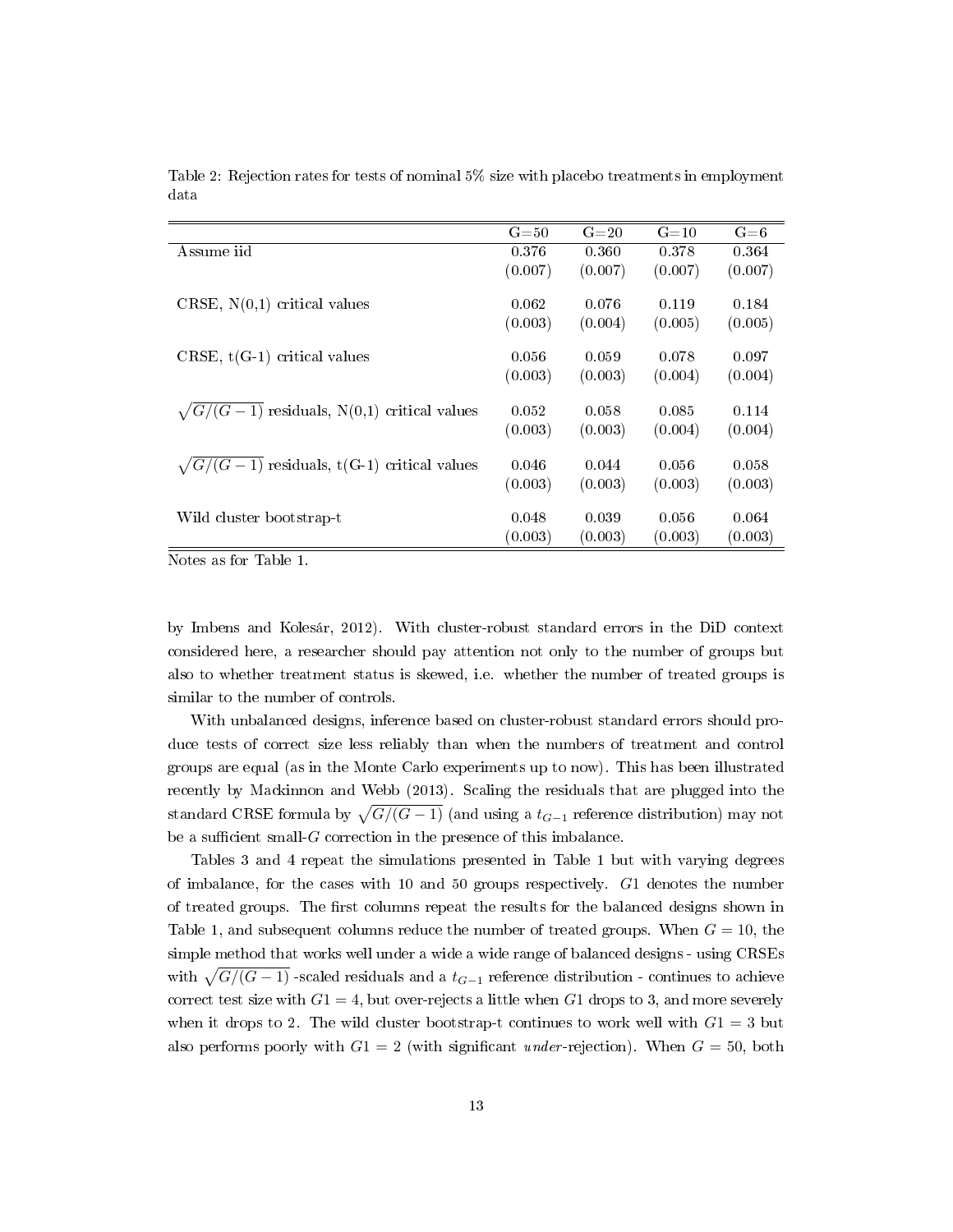methods continue to produce tests of the close to the right size when G1 drops as low as 10. With  $G1 = 5$  the bootstrap is needed to conduct approximately accurate inference, while the simpler method over-rejects.

In summary these simulations confirm that, if the imbalance between treatment and control groups is large enough, using CRSEs with  $\sqrt{G/(G-1)}$  -scaled residuals and a  $t_{G-1}$ reference distribution can lead to over-rejection. But as emphasised in Mackinnon and Webb (2013), the wild cluster bootstrap-t is relatively robust in this regard. Hence, although a slightly less trivial procedure is necessary to get test size right with very unbalanced designs, it can be done even with few groups.<sup>18</sup>

|                                                    | $G1 = 5$ | $G1 = 4$ | $G1 = 3$ | $G1 = 2$ |
|----------------------------------------------------|----------|----------|----------|----------|
| Assume iid                                         | 0.422    | 0.408    | 0.409    | 0.405    |
|                                                    | (0.007)  | (0.007)  | (0.007)  | (0.007)  |
|                                                    |          |          |          |          |
| CRSE, $N(0,1)$ critical values                     | 0.110    | 0.125    | 0.150    | 0.241    |
|                                                    | (0.004)  | (0.005)  | (0.005)  | (0.006)  |
|                                                    |          |          |          |          |
| CRSE, $t(G-1)$ critical values                     | 0.066    | 0.079    | 0.105    | 0.191    |
|                                                    | (0.004)  | (0.004)  | (0.004)  | (0.006)  |
|                                                    |          |          |          |          |
| $\sqrt{G/(G-1)}$ residuals, N(0,1) critical values | 0.071    | 0.084    | 0.113    | 0.199    |
|                                                    | (0.004)  | (0.004)  | (0.004)  | (0.006)  |
|                                                    |          |          |          |          |
| $\sqrt{G/(G-1)}$ residuals, t(G-1) critical values | 0.042    | 0.051    | 0.074    | 0.150    |
|                                                    | (0.003)  | (0.003)  | (0.004)  | (0.005)  |
|                                                    |          |          |          |          |
| Wild cluster bootstrap-t                           | 0.048    | 0.054    | 0.052    | 0.018    |
|                                                    | (0.003)  | (0.003)  | (0.003)  | (0.002)  |

Table 3: Rejection rates for tests of nominal 5% size with placebo treatments in log-earnings data with 10 groups

The Table shows the proportion of the time that the null hypothesis of no treatment effect was rejected in 5000 Monte Carlo simulations. Simulation standard errors are reported in parentheses. The simulations resample groups (US states) from CPS-MORG data, having imposed the sampling restrictions described in the text. The treatment parameter has a true coefficient of zero. G1 denotes the number of groups that are treated. Data from 1979 to 2008 inclusive are sampled (i.e.  $T = 30$ ). Regressions are run on aggregated state-year data. The different inference methods used are discussed in the text.

<sup>&</sup>lt;sup>18</sup> For the extreme case - not considered here - where there is just one treated group, see Conley and Tabler (2011). They develop a method for inference which is valid in this design when there are lots of control groups.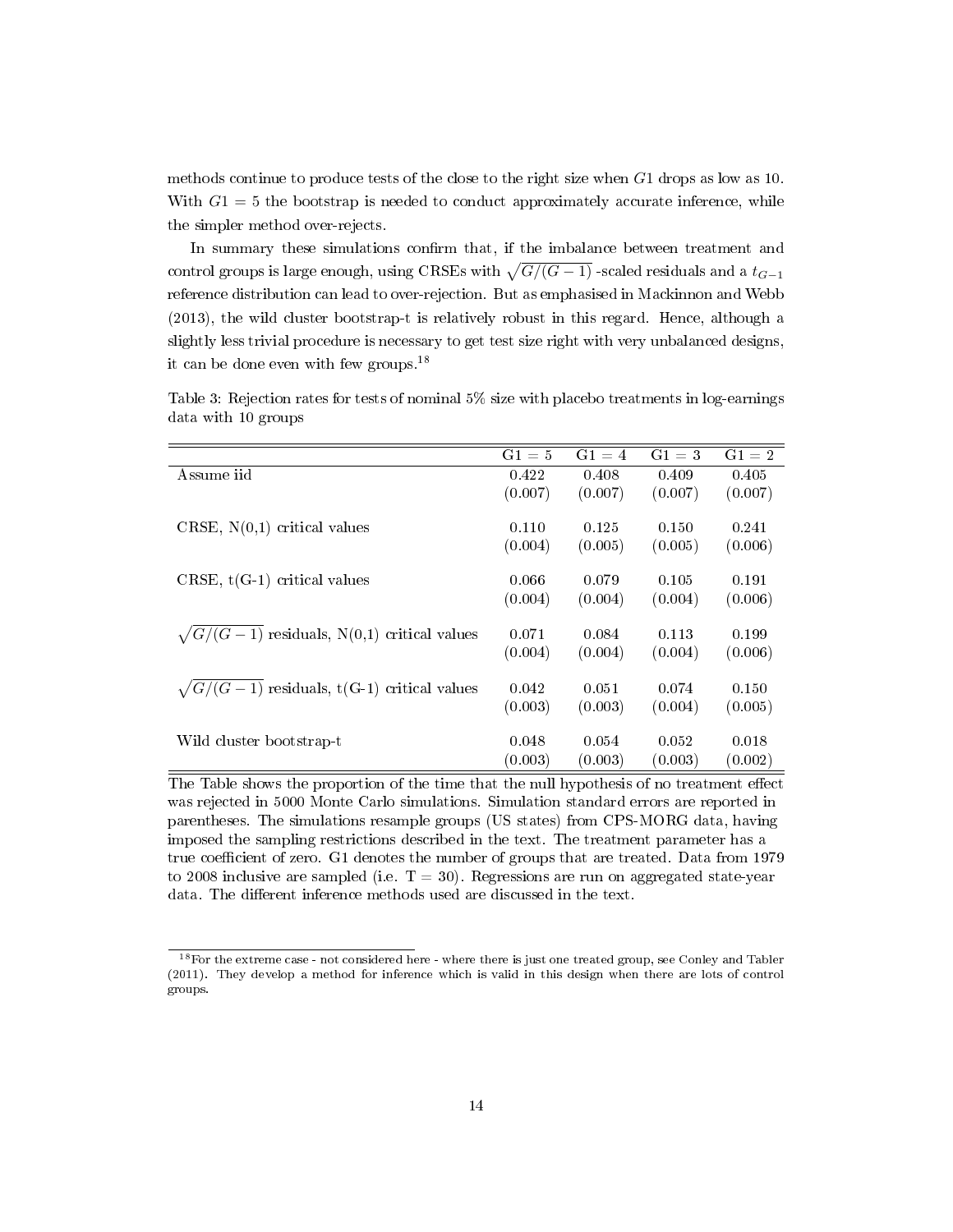|                                                    | $G1 = 25$ | $G1 = 15$ | $G1 = 10$ | $G1 = 5$ |
|----------------------------------------------------|-----------|-----------|-----------|----------|
| Assume iid                                         | 0.429     | 0.418     | 0.425     | 0.413    |
|                                                    | (0.007)   | (0.007)   | (0.007)   | (0.007)  |
|                                                    |           |           |           |          |
| CRSE, $N(0,1)$ critical values                     | 0.059     | 0.067     | 0.077     | 0.136    |
|                                                    | (0.003)   | (0.004)   | (0.004)   | (0.005)  |
| CRSE, $t(G-1)$ critical values                     | 0.053     | 0.060     | 0.068     | 0.128    |
|                                                    | (0.003)   | (0.003)   | (0.004)   | (0.005)  |
|                                                    |           |           |           |          |
| $\sqrt{G/(G-1)}$ residuals, N(0,1) critical values | 0.049     | 0.058     | 0.065     | 0.126    |
|                                                    | (0.003)   | (0.003)   | (0.003)   | (0.005)  |
|                                                    |           |           |           |          |
| $\sqrt{G/(G-1)}$ residuals, t(G-1) critical values | 0.045     | 0.052     | 0.060     | 0.119    |
|                                                    | (0.003)   | (0.003)   | (0.003)   | (0.005)  |
|                                                    |           |           |           |          |
| Wild cluster bootstrap-t                           | 0.044     | 0.051     | 0.046     | 0.060    |
|                                                    | (0.003)   | (0.003)   | (0.003)   | (0.003)  |

Table 4: Rejection rates for tests of nominal 5% size with placebo treatments in log-earnings data with 50 groups

Notes as for Table 3.

### Variant 2: alternative data generating processes

We now conduct our Monte Carlo experiments using simulated data (returning to a balanced design). The earnings generating process still conforms with equation 2, but we now simulate the state-time shocks ourselves. In doing so we vary their degree of serial correlation and non-normality. The state-time shocks for each state evolve according to the  $AR(1)$  process

$$
\varepsilon_{gt} = \rho \varepsilon_{g,t-1} + \sqrt{\frac{0.004(1 - 0.4^2)(d - 2)}{d}} \omega_{gt}, \quad t = 2, ..., 30
$$

$$
\varepsilon_{g1}=\sqrt{\frac{0.004d}{d-2}}\omega_{g1},
$$

where  $\omega_{qt}$  is iid across groups and time and is drawn from a t distribution with d degrees of freedom. To control the degree of non-normality in the white noise, we vary d between 4 (very high non-normality) and 120 (at which point the t distribution is essentially standard normal). To control the degree of serial correlation, we vary  $\rho$ . We also examine a scenario in which the data generating process is heterogeneous, by drawing  $\rho$  separately for each state from a uniform distribution between 0 and 1. The scaling applied to  $\omega_{gt}$  ensures that,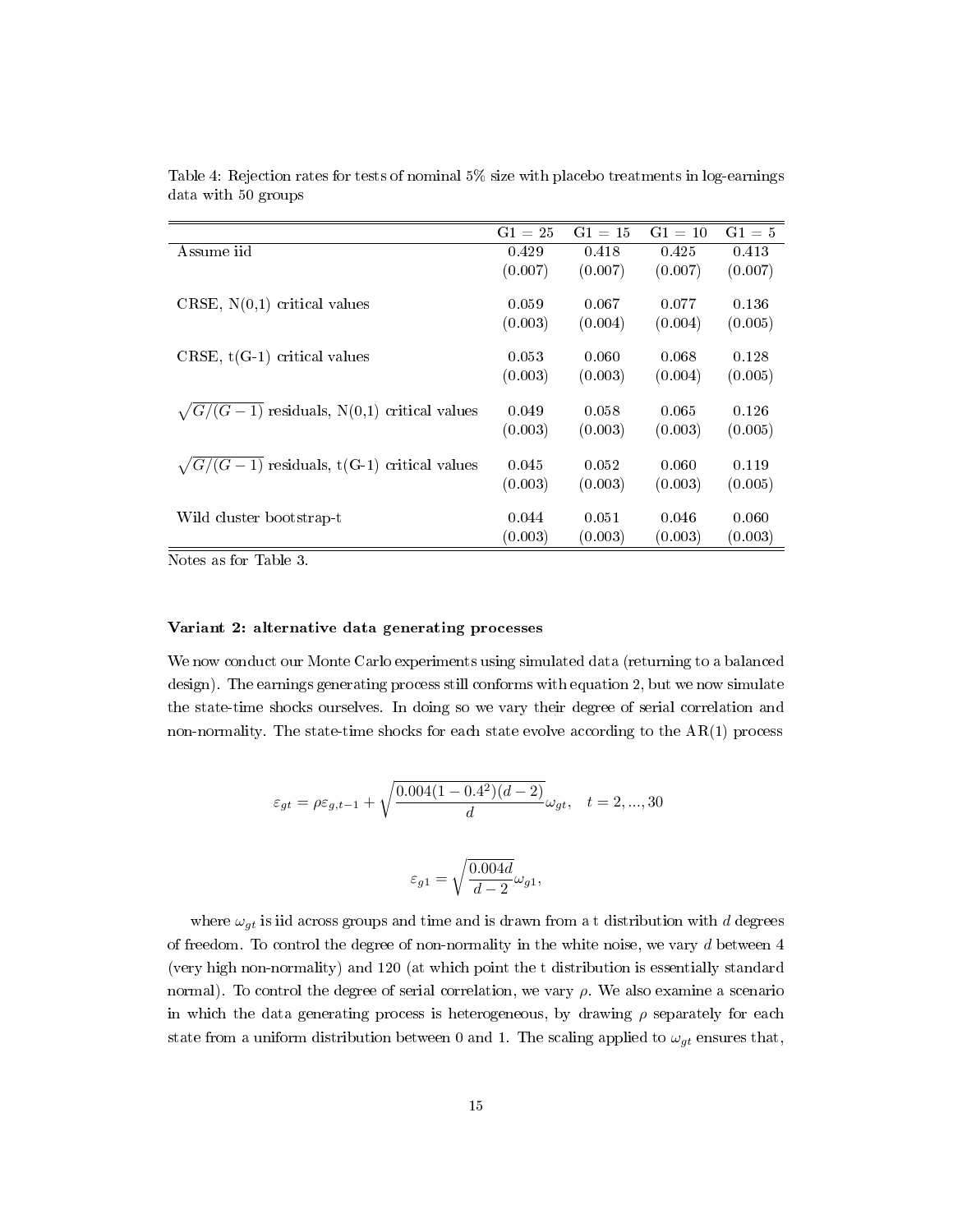when  $\rho = 0.4$ , the variance of  $\varepsilon_{gt}$  is equal to 0.004 - approximately the empirical variance of the residuals in the CPS data. This means that the degree of serial correlation is allowed to affect the stationary variance of  $\varepsilon_{qt}$ , but the distribution of the white noise is not. We generate the initial condition  $(\varepsilon_{q1})$  such that its variance matches the stationary variance of state-time shocks in other time periods.

In each Monte Carlo replication, we first resample states with replacement from the CPS data and randomly choose treated states and the year in which the placebo treatment begins, just as before. We then regress  $Y_{gt}$  on state and year fixed effects only. For each state-time combination, we simulate the outcome variable by summing the relevant (estimated) state effect, the relevant (estimated) year effect, and the random state-year shock generated as above. We then estimate the DiD model using the transformed outcome and conduct the hypothesis test on  $\beta$ . We use 10,000 replications.

Tables 5 to 8 report rejection rates for various combinations of  $\rho$  and d, when varying the number of groups between 50 and 6. They show that our finding is robust to a very wide range of error processes. Rejection rates remain within about a percentage point of the nominal test size under all of the tested combinations of degrees of serial correlation, non-normality in the white noise, and number of groups.

### 4.2 Power to detect real effects

Our findings in the previous section indicate that controlling test size need not be a major concern in DiD designs. However, we now show that power to detect real treatment effects with tests of correct size can be extremely low.

Rejection rates in table 9 indicate power to detect treatment effects on earnings of approximately 2% (precisely, 0.02 log-points), 5%, 10% and 15%. This is based upon the same Monte Carlo replications as table 1, except we transform the dependent variable: for example, to look at power to detect a 5% effect we add  $0.05T_{gt}$  to  $Y_{gt}$ .

We focus on the two methods that we have shown to produce approximately correctly sized hypothesis tests even when the number of groups is small: the  $\sqrt{G/(G-1)}$  residual scaling combined with  $t_{G-1}$  critical values, and the wild cluster bootstrap-t. Nevertheless, to ensure that we are comparing the power of hypothesis tests which have *exactly* the same size, we adopt the useful procedure suggested by Davidson and Mackinnon (1998). The nominal signicance level used to determine whether to reject the null hypothesis is that which gives a test of true size 0.05. This nominal significance level is obtained from the 5th percentile of the empirical distribution of p-values from Monte Carlo simulations under a true null (i.e. the simulations underlying the results in table 1). As the results in Table 1 suggest, for both of these methods this is a number very close (but not generally identical) to 0.05. All results reported in Table 9 use this 'size-adjusted' measure of power.

The results indicate that power is a serious issue in these designs. A  $2\%$  effect would be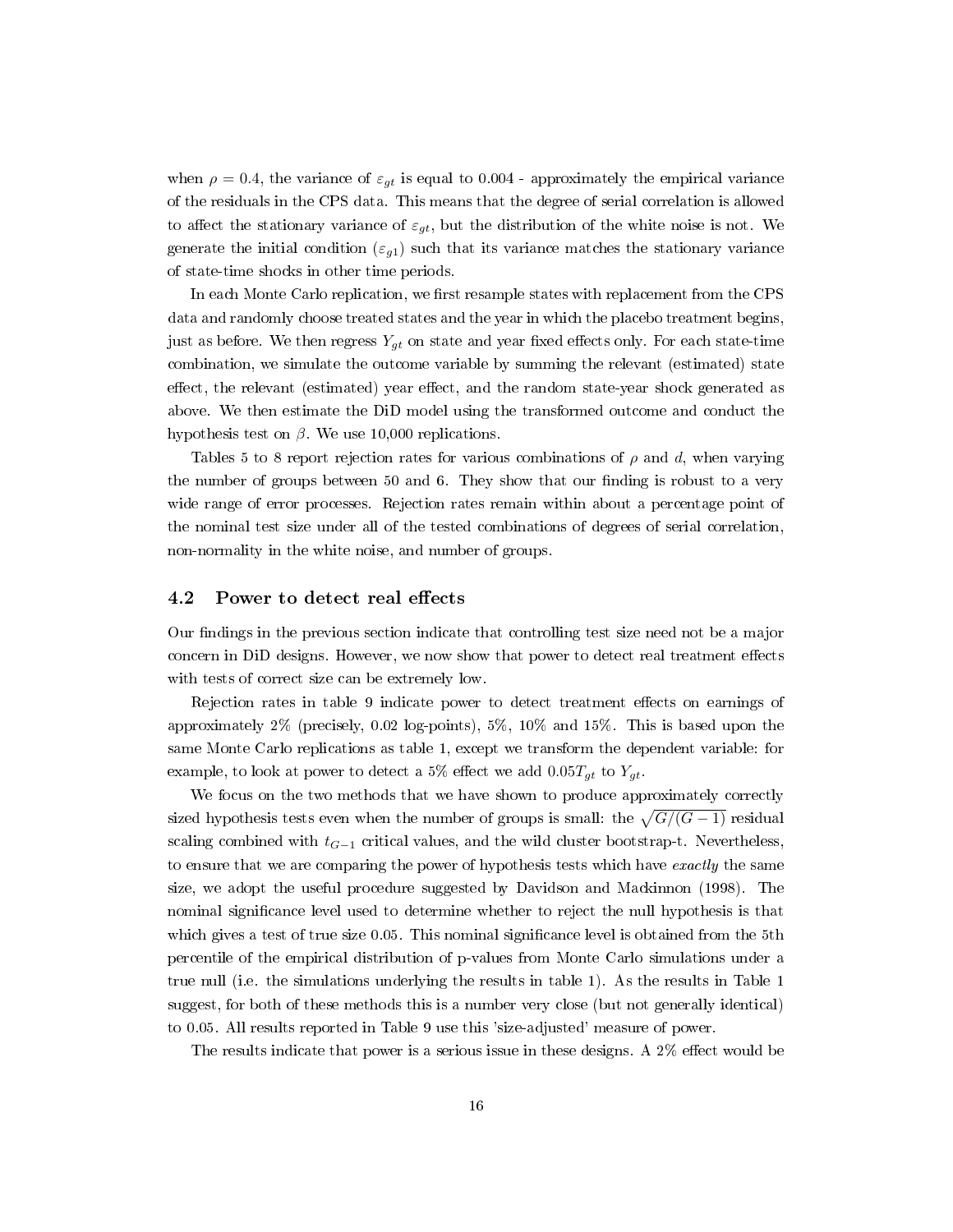|          | $\rho = 0$ | $\rho = 0.2$ | $\rho = 0.4$ | $\rho = 0.6$ | $\rho = 0.8$ | $\rho$ varies with g |
|----------|------------|--------------|--------------|--------------|--------------|----------------------|
| $d = 4$  | 0.041      | 0.045        | 0.047        | 0.048        | 0.048        | 0.044                |
|          | (0.002)    | (0.002)      | (0.002)      | (0.002)      | (0.002)      | (0.002)              |
| $d=20$   | 0.049      | 0.045        | 0.046        | 0.044        | 0.046        | 0.043                |
|          | (0.002)    | (0.002)      | (0.002)      | (0.002)      | (0.002)      | (0.002)              |
| $d = 60$ | 0.043      | 0.047        | 0.047        | 0.046        | 0.046        | 0.049                |
|          | (0.002)    | (0.002)      | (0.002)      | (0.002)      | (0.002)      | (0.002)              |
| $d$ =120 | 0.046      | 0.047        | 0.047        | 0.048        | 0.049        | 0.045                |
|          | (0.002)    | (0.002)      | (0.002)      | (0.002)      | (0.002)      | (0.002)              |

Table 5: Rejection rates for tests of nominal 5% size using  $\sqrt{G/(G-1)}$ -CRSEs and  $t_{G-1}$ critical values with 50 groups (simulated data)

The Table shows the proportion of the time that the null hypothesis of no treatment effect was rejected in 10000 Monte Carlo simulations. Simulation standard errors are reported in parentheses. The simulations resample groups (US states) from CPS-MORG data, having imposed the sampling restrictions described in the text. The treatment parameter has a true coefficient of zero. Data from 1979 to 2008 inclusive are sampled (i.e.  $T = 30$ ). Regressions are run on aggregated state-year data. Simulated log-earnings are generated by effectively replacing the empirical regression residuals with a simulated error term generated according to an  $AR(1)$  process. Each cell in the table represents a different AR(1) process.  $\rho$  denotes the AR(1) parameter. In the final column the AR(1) parameter is drawn separately for each group, from a uniform distribution between 0 and 1. d denotes the degrees of freedom of the scaled t distribution from which the white noise is drawn (hence it controls the degree of non-normality). See text for full details.

Table 6: Rejection rates for tests of nominal 5% size using  $\sqrt{G/(G-1)}$ -CRSEs and  $t_{G-1}$ critical values with 20 groups (simulated data)

|          | $\rho = 0$ | $\rho = 0.2$ | $\rho = 0.4$ | $\rho = 0.6$ | $\rho = 0.8$ | $\rho$ varies with g |
|----------|------------|--------------|--------------|--------------|--------------|----------------------|
| $d = 4$  | 0.048      | 0.047        | 0.049        | 0.045        | 0.045        | 0.050                |
|          | (0.002)    | (0.002)      | (0.002)      | (0.002)      | (0.002)      | (0.002)              |
| $d=20$   | 0.049      | 0.045        | 0.050        | 0.044        | 0.047        | 0.047                |
|          | (0.002)    | (0.002)      | (0.002)      | (0.002)      | (0.002)      | (0.002)              |
|          |            |              |              |              |              |                      |
| $d = 60$ | 0.049      | 0.048        | 0.050        | 0.050        | 0.044        | 0.047                |
|          | (0.002)    | (0.002)      | (0.002)      | (0.002)      | (0.002)      | (0.002)              |
|          |            |              |              |              |              |                      |
| $d$ =120 | 0.049      | 0.043        | 0.049        | 0.044        | 0.046        | 0.048                |
|          | (0.002)    | (0.002)      | (0.002)      | (0.002)      | (0.002)      | (0.002)              |
|          |            |              |              |              |              |                      |

Notes as for Table 5.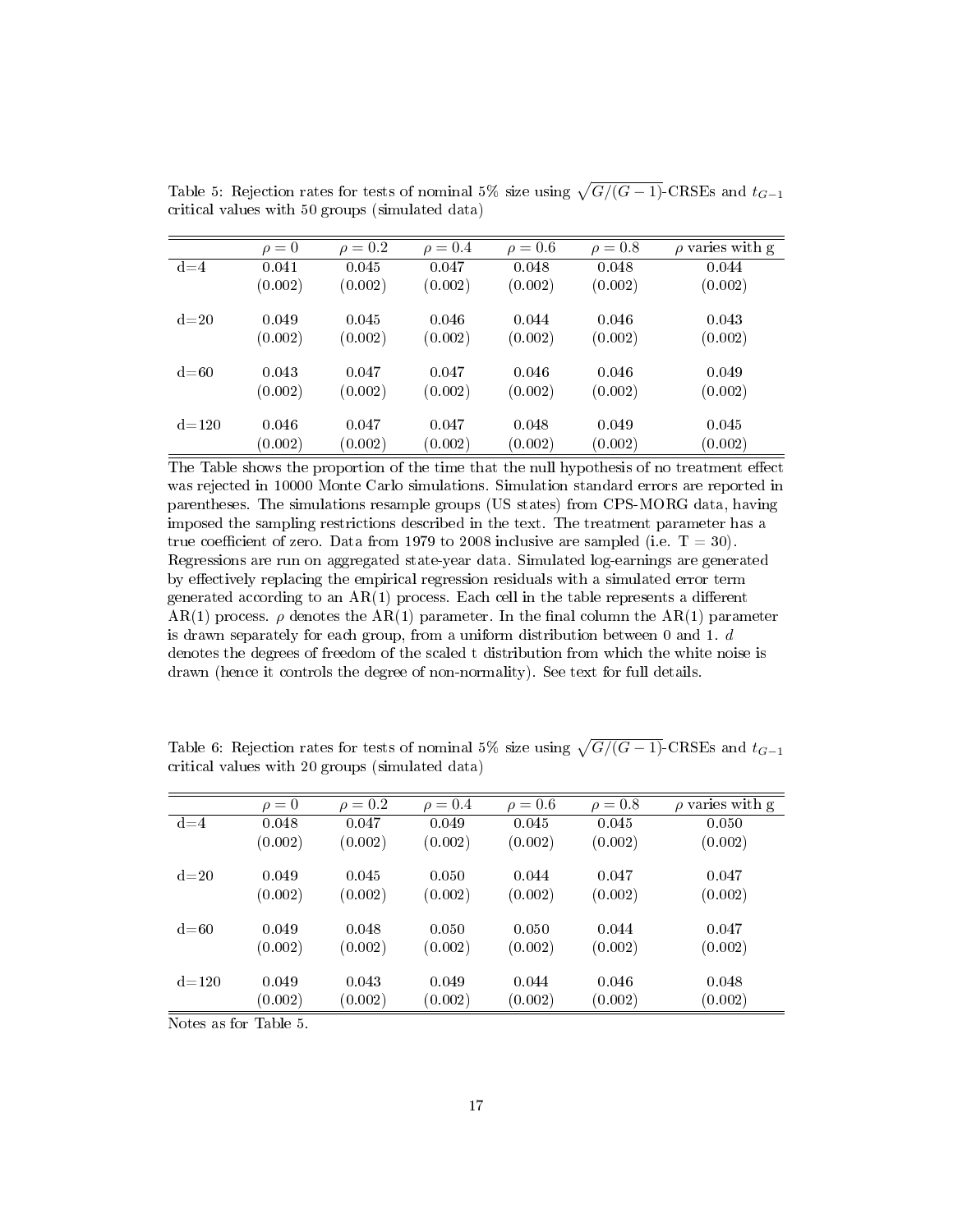|           | $\rho=0$ | $\rho = 0.2$ | $\rho = 0.4$ | $\rho = 0.6$ | $\rho = 0.8$ | $\rho$ varies with g |
|-----------|----------|--------------|--------------|--------------|--------------|----------------------|
| $d = 4$   | 0.054    | 0.052        | 0.049        | 0.051        | 0.056        | 0.053                |
|           | (0.002)  | (0.002)      | (0.002)      | (0.002)      | (0.002)      | (0.002)              |
| $d=20$    | 0.051    | 0.050        | 0.050        | 0.049        | 0.049        | 0.051                |
|           | (0.002)  | (0.002)      | (0.002)      | (0.002)      | (0.002)      | (0.002)              |
| $d = 60$  | 0.053    | 0.050        | 0.050        | 0.047        | 0.053        | 0.053                |
|           | (0.002)  | (0.002)      | (0.002)      | (0.002)      | (0.002)      | (0.002)              |
| $d = 120$ | 0.052    | 0.051        | 0.053        | 0.053        | 0.054        | 0.055                |
|           | (0.002)  | (0.002)      | (0.002)      | (0.002)      | (0.002)      | (0.002)              |

Table 7: Rejection rates for tests of nominal 5% size using  $\sqrt{G/(G-1)}$ -CRSEs and  $t_{G-1}$ critical values with 10 groups (simulated data)

Notes as for Table 5.

Table 8: Rejection rates for tests of nominal 5% size using  $\sqrt{G/(G-1)}$ -CRSEs and  $t_{G-1}$ critical values with 6 groups (simulated data)

|          | $\rho = 0$ | $\rho = 0.2$ | $\rho = 0.4$ | $\rho = 0.6$ | $\rho = 0.8$ | $\rho$ varies with g |
|----------|------------|--------------|--------------|--------------|--------------|----------------------|
| $d = 4$  | 0.056      | 0.064        | 0.063        | 0.057        | 0.060        | 0.061                |
|          | (0.002)    | (0.002)      | (0.002)      | (0.002)      | (0.002)      | (0.002)              |
| $d=20$   | 0.061      | 0.062        | 0.064        | 0.060        | 0.061        | 0.060                |
|          | (0.002)    | (0.002)      | (0.002)      | (0.002)      | (0.002)      | (0.002)              |
| $d = 60$ | 0.062      | 0.063        | 0.061        | 0.064        | 0.064        | 0.064                |
|          | (0.002)    | (0.002)      | (0.002)      | (0.002)      | (0.002)      | (0.002)              |
| $d$ =120 | 0.060      | 0.067        | 0.065        | 0.063        | 0.063        | 0.060                |
|          | (0.002)    | (0.002)      | (0.002)      | (0.002)      | (0.002)      | (0.002)              |

Notes as for Table 5.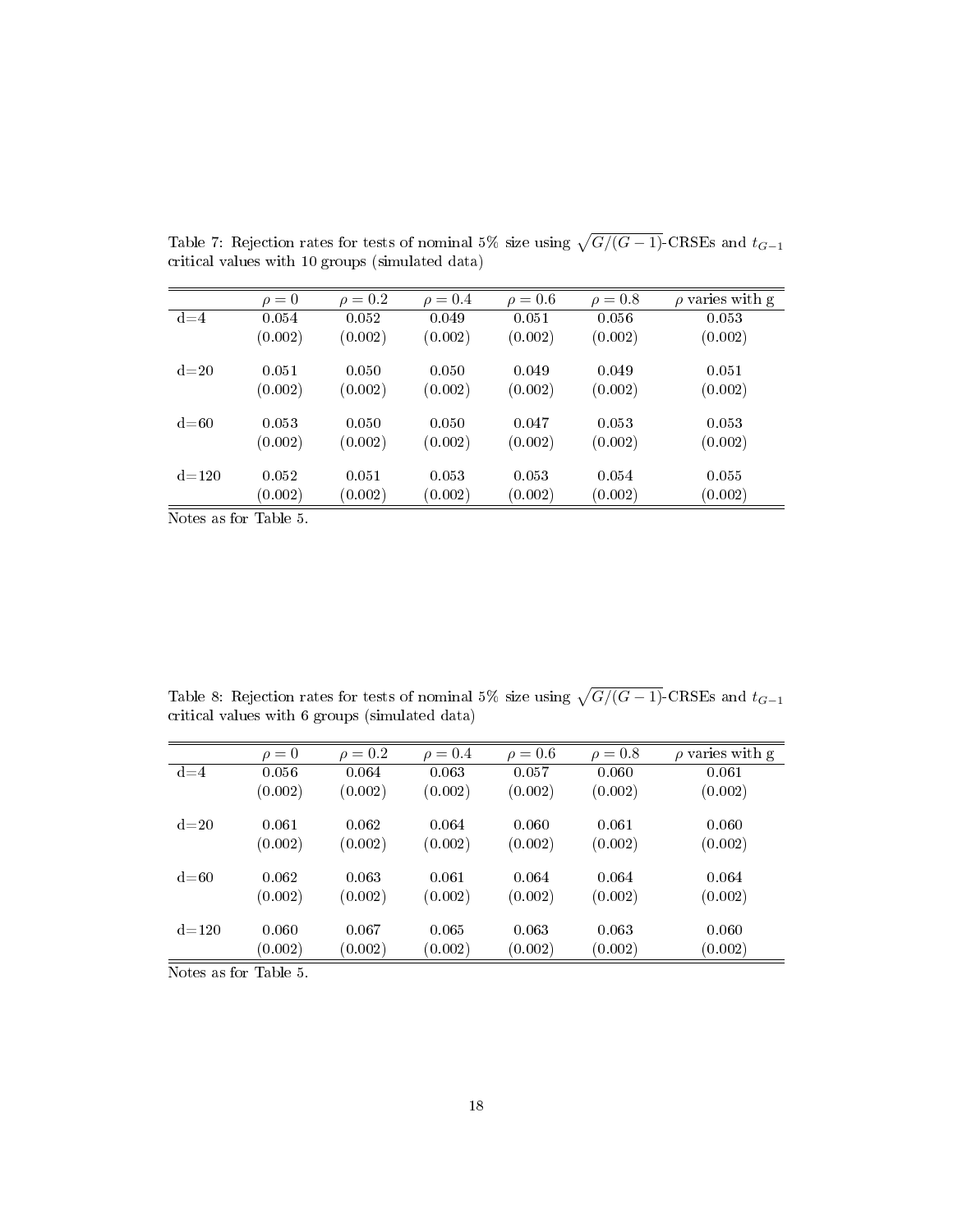detected with a probability of less than 1 in 4, even with data from all 50 US states. To detect a  $5\%$  effect with a probability of about  $80\%$  - a conventional benchmark for power - one would need data on all 50 US states. Power declines much further with G. With 6 states, a researcher would have less than a  $50-50$  chance of detecting even a  $10\%$  effect, a  $17\%$  chance of detecting a 5% effect, and a 7% chance of detecting a 2% effect (power barely greater than the size of the test). In other words, it is unlikely that one would detect effects of a typically realistic magnitude using a correctly sized test, and highly unlikely when the number of groups is small.

A comparison of the two inference methods suggests that their power is similar for all combinations of number of groups and size of treatment effect. If anything, the simpler  $\sqrt{G/(G-1)}$  residual scaling combined with  $t_{G-1}$  critical values tends to have slightly higher size-adjusted power than the wild cluster bootstrap-t.

Figures 1 and 2 document power more comprehensively by showing the minimum effects that would be detected (i.e. that would lead to a rejection of the null of no effect) with given probabilities - a way of assessing statistical power first outlined by Bloom (1995). We vary power between  $1\%$  and  $99\%$  and compute the minimum detectable effects (MDEs) in each case. We continue just with the hypothesis test that uses CRSEs with  $\sqrt{G/(G-1)}$ -scaled residuals and  $t_{G-1}$  critical values.

For a given level of power,  $x$ , the MDE is

$$
MDE(x) = se(\hat{\beta}) [c_u - p_{1-x}^t], \qquad (4)
$$

where  $se(\hat{\beta})$  is the  $\sqrt{G/(G-1)}$ -corrected CRSE estimate,  $c_u$  is the upper critical value (the 97.5th percentile of the  $t_{G-1}$  distribution), and  $p_{1-x}^t$  is the  $(1-x)th$  percentile of the t-statistic under the null hypothesis of no treatment effect.

We proceed with the same Monte Carlo design underlying the results in Table 1. Monte Carlo replications provide us with an estimate of the distribution of the t-statistic under the null. They also provide repeated estimates of the  $\sqrt{G/(G-1)}$ -corrected CRSE: we plug each of those estimates into equation 4 in turn, and take the average. Due to the low computational intensity of this approach, we are able to use 100,000 Monte Carlo replications so that simulation error is negligible. We use equation 4 to compute MDEs for power ranging from 1% to 99%.

Figure 1 plots MDEs against power when the number of groups is 50, 20, 10 and 6. With earnings data on the entire US population (50 states), one would need a treatment effect of about 3.5% to have even a 50-50 chance of detecting it. With a sample from 6 US states - by no means an extreme example in the applied DiD literature - the MDE on earnings is about 16% for 80% power and 11% for 50% power. Figure 2 shows the analagous results using a binary employment indicator as the dependent variable. This leads to similar conclusions. For 80% power, the MDE on the employment rate with data from all 50 states is about 2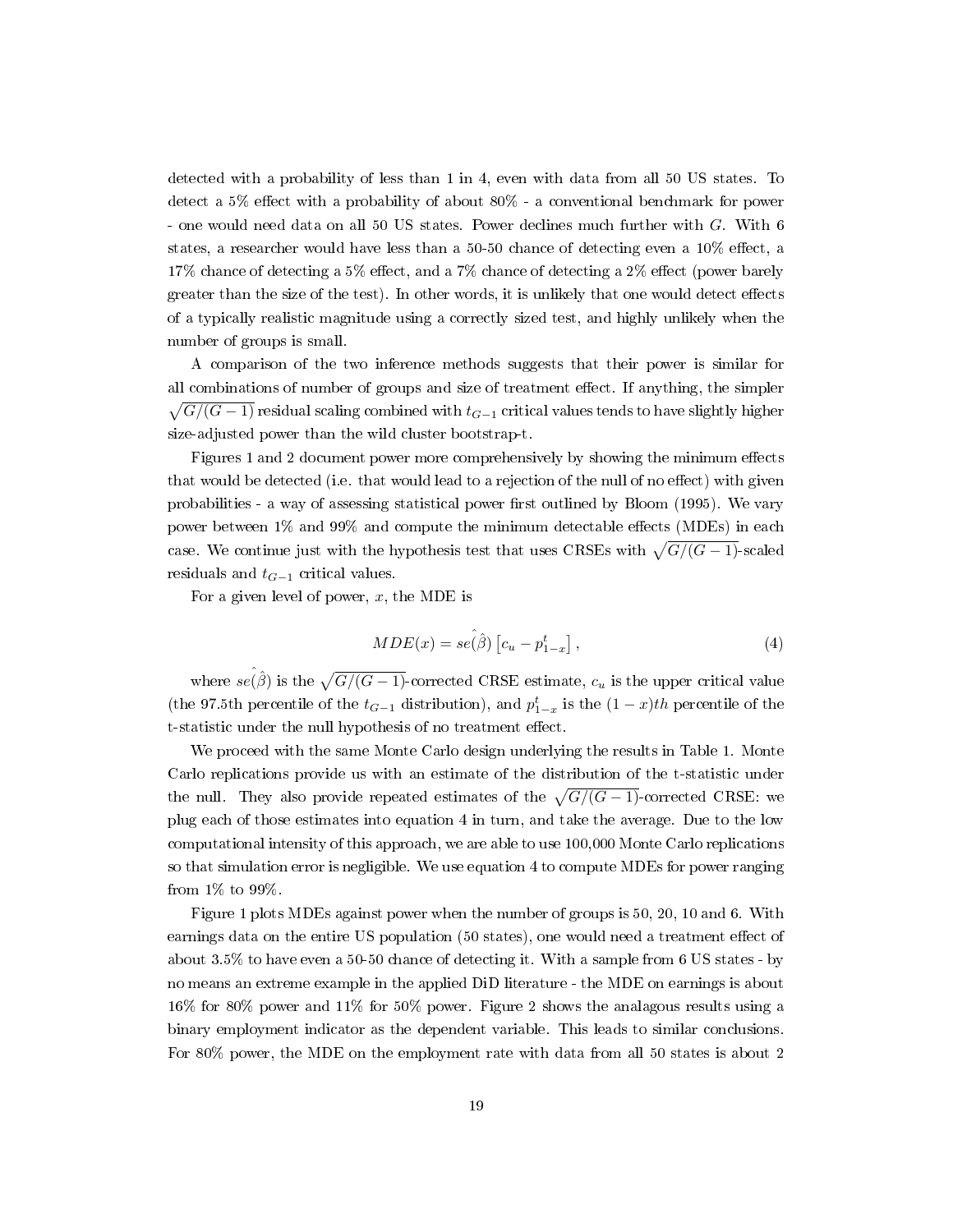|                                                                  | $G = 50$             | $G=20$  | $G=10$  | $G = 6$ |
|------------------------------------------------------------------|----------------------|---------|---------|---------|
| $\beta = 0.02$ : $\sqrt{G/(G-1)}$ -CRSEs, t(G-1) critical values | 0.238                | 0.134   | 0.088   | 0.074   |
|                                                                  | (0.006)              | (0.005) | (0.004) | (0.004) |
|                                                                  |                      |         |         |         |
| $\beta = 0.02$ wild cluster bootstrap-t                          | 0.225                | 0.125   | 0.093   | 0.074   |
|                                                                  | (0.006)              | (0.005) | (0.004) | (0.004) |
| $\beta = 0.05$ : $\sqrt{G/(G-1)}$ -CRSEs, t(G-1) critical values | 0.822                | 0.513   | 0.273   | 0.168   |
|                                                                  |                      |         |         |         |
|                                                                  | (0.005)              | (0.007) | (0.006) | (0.005) |
| $\beta = 0.05$ : wild cluster bootstrap-t                        | 0.799                | 0.490   | 0.283   | 0.167   |
|                                                                  | (0.006)              | (0.007) | (0.006) | (0.005) |
|                                                                  |                      |         |         |         |
| $\beta = 0.10$ : $\sqrt{G/(G-1)}$ -CRSEs, t(G-1) critical values | 1.000                | 0.919   | 0.718   | 0.448   |
|                                                                  | (0.000)              | (0.004) | (0.006) | (0.007) |
|                                                                  |                      |         |         |         |
| $\beta = 0.10$ : wild cluster bootstrap-t                        | 0.999                | 0.898   | 0.712   | 0.429   |
|                                                                  | (0.000)              | (0.004) | (0.006) | (0.007) |
|                                                                  |                      |         |         |         |
| $\beta = 0.15$ : $\sqrt{G/(G-1)}$ -CRSEs, t(G-1) critical values | 1.000                | 0.995   | 0.904   | 0.755   |
|                                                                  | $\left( .\right)$    | (0.001) | (0.004) | (0.006) |
| $\beta = 0.15$ : wild cluster bootstrap-t                        | 1.000                | 0.992   | 0.896   | 0.700   |
|                                                                  |                      | (0.001) | (0.004) | (0.006) |
|                                                                  | $\left(\cdot\right)$ |         |         |         |

Table 9: Rejection rates for tests of true 5% size with different treatment effects  $(\beta)$  in log-earnings data

The Table shows the proportion of the time that the null hypothesis of no treatment effect was rejected in 5000 Monte Carlo simulations. Simulation standard errors are reported in parentheses. The simulations resample states from CPS-MORG data, having imposed the sampling restrictions described in the text.  $\beta$  is the true value of the treatment parameter. G is the number of sampled states. Data from 1979 to 2008 inclusive are sampled (i.e. T = 30). Regressions are run on aggregated state-year data. The inference methods used are discussed in the text. We adjust for test size when making power comparisons using the procedure outlined by Davidson and Mackinnon (1998). See text for details.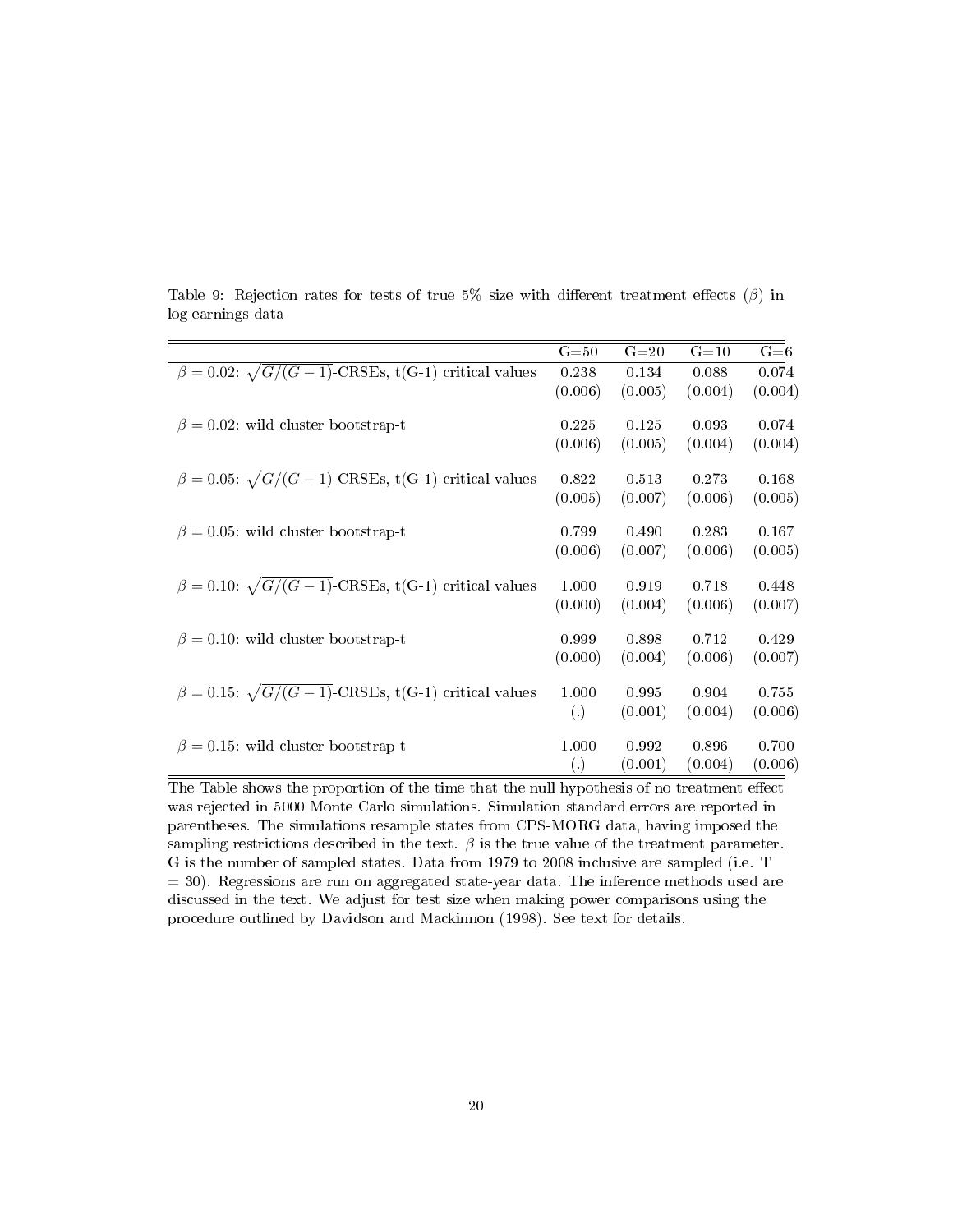percentage points, rising to 6.5 percentage points with 6 states. $19$ 

### 4.3 Increasing power with feasible GLS

The previous subsection argued that lack of power is a key problem in typical DiD designs. This suggests that there may be large gains from efforts to improve the efficiency of estimation. The serial correlation problem inherent in a typical DiD study also suggests one way to go about this: exploit knowledge of this feature of the data using feasible GLS. Here we implement the FGLS estimation procedure suggested by Hansen (2007), with and without the straightforward robust inference procedure that we have shown to produce correctly sized tests even with few groups (see Section 2 for details). We show that, in combination with our recommended robust inference technique, FGLS can improve power considerably whilst maintaining correctly sized tests, in a way that is robust to mis-specification (or mis-estimation) of the error process, even with few groups.

Table 10 shows rejection rates under a true null hypothesis (no treatment effect). The first row reiterates the good size properties of OLS estimation combined with CRSEs that use  $\sqrt{G/(G-1)}$ -scaled residuals and  $t_{G-1}$  critical values (i.e. it repeats row four of Table 1). The second row shows that FGLS without the bias correction and without robust inference gives tests at least double the nominal size. Note, however, that even this size distortion is considerably smaller than with OLS without robust inference. Hansen's bias correction for the estimated parameters of the AR process reduces this size distortion, though still returns rejection rates greater than the nominal test size without robust inference (fourth row), particularly when G is small. This is what we would expect, because the bias correction is consistent as  $G \to \infty$ . But, as with OLS, the size of the test can be controlled using robust inference, even with few groups, using the methods described earlier in this paper: when doing this, the rejection rate remains within about 1 percentage point of the nominal test size. This is true both for FGLS and BC-FGLS (third and fifth rows).

Table 11 turns attention to power, showing rejection rates when there is a 5% treatment effect on earnings. Again, the first row reiterates the earlier finding that OLS estimation combined with a correctly sized test provides low power (i.e. it repeats row four of Table ??), particularly with few groups . As Hansen (2007) showed in the case where  $G = 50$ , the FGLS procedures deliver substantial improvements in power. Combined with robust inference which delivers the correct test size, BC-FGLS detects the treatment effect with 96% probability, whereas OLS detects it with 80% probability. Table 11 shows that FGLS also delivers very substantial proportionate power gains relative to OLS with smaller G: with  $G = 6$ , power is 18% using OLS and 29% using FGLS. Using Hansen's bias correction delivers a little more power than 'ordinary' FGLS.

Figure 3 illustrates the power gains more comprehensively, plotting MDEs against power

 $19$ The baseline employment rate in the sample is 67%.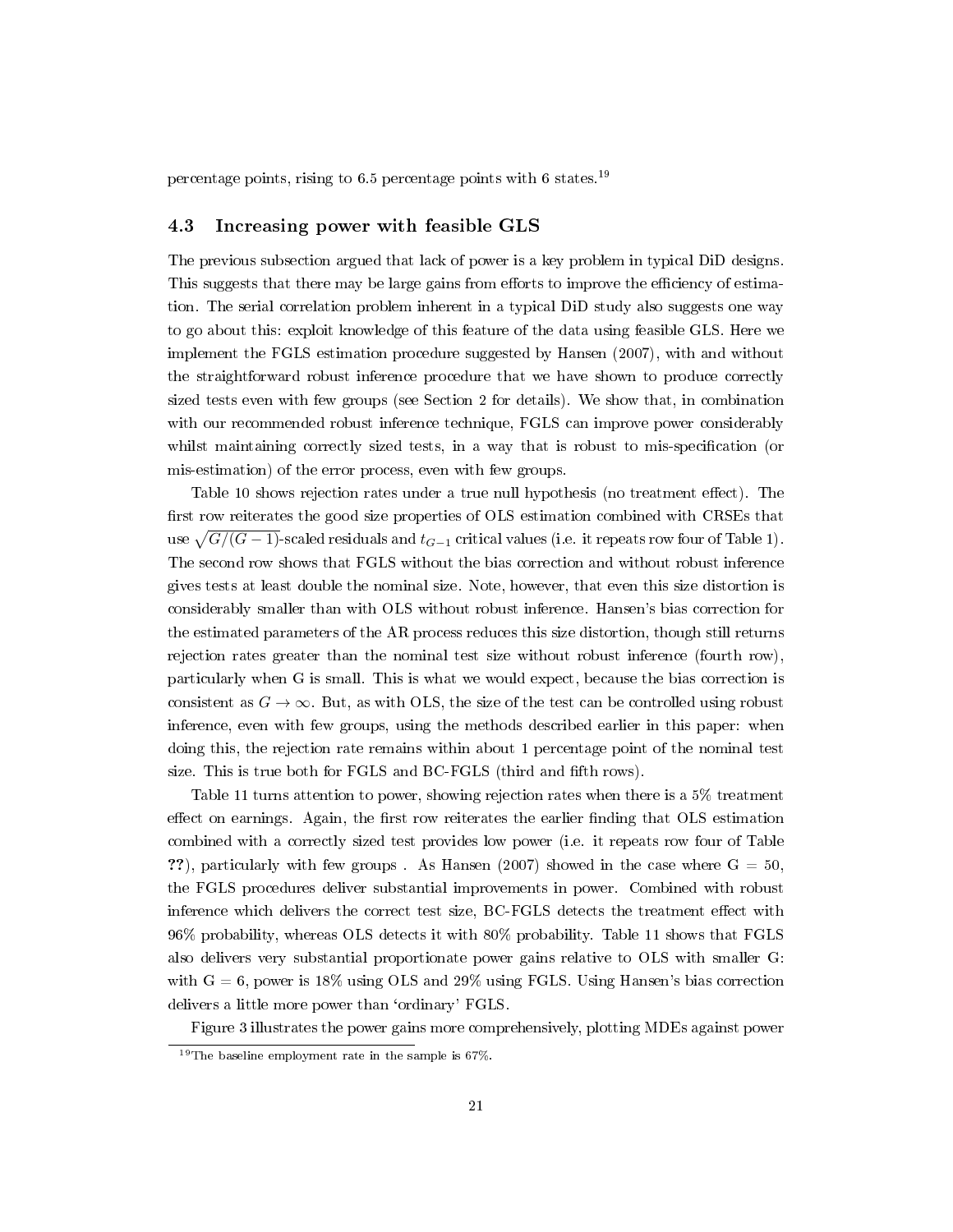

Figure 1: Minimum detectable effects on log-earnings using  $\sqrt{G/(G-1)}$ -CRSEs and  $t_{G-1}$ critical values and tests of size 0.05

The Figure shows the proportion of the time that the null hypothesis of no treatment effect is rejected when the treatment parameter has a true coefficient ranging from  $0$  to 0.3. Numbers are computed using the results of 100000 Monte Carlo simulations combined with equation 4, as described in the text. The simulations resample states from CPS-MORG data, having imposed the sampling restrictions described in the text. Data from 1979 to 2008 inclusive are sampled (i.e.  $T = 30$ ). Regressions are run on aggregated state-year data.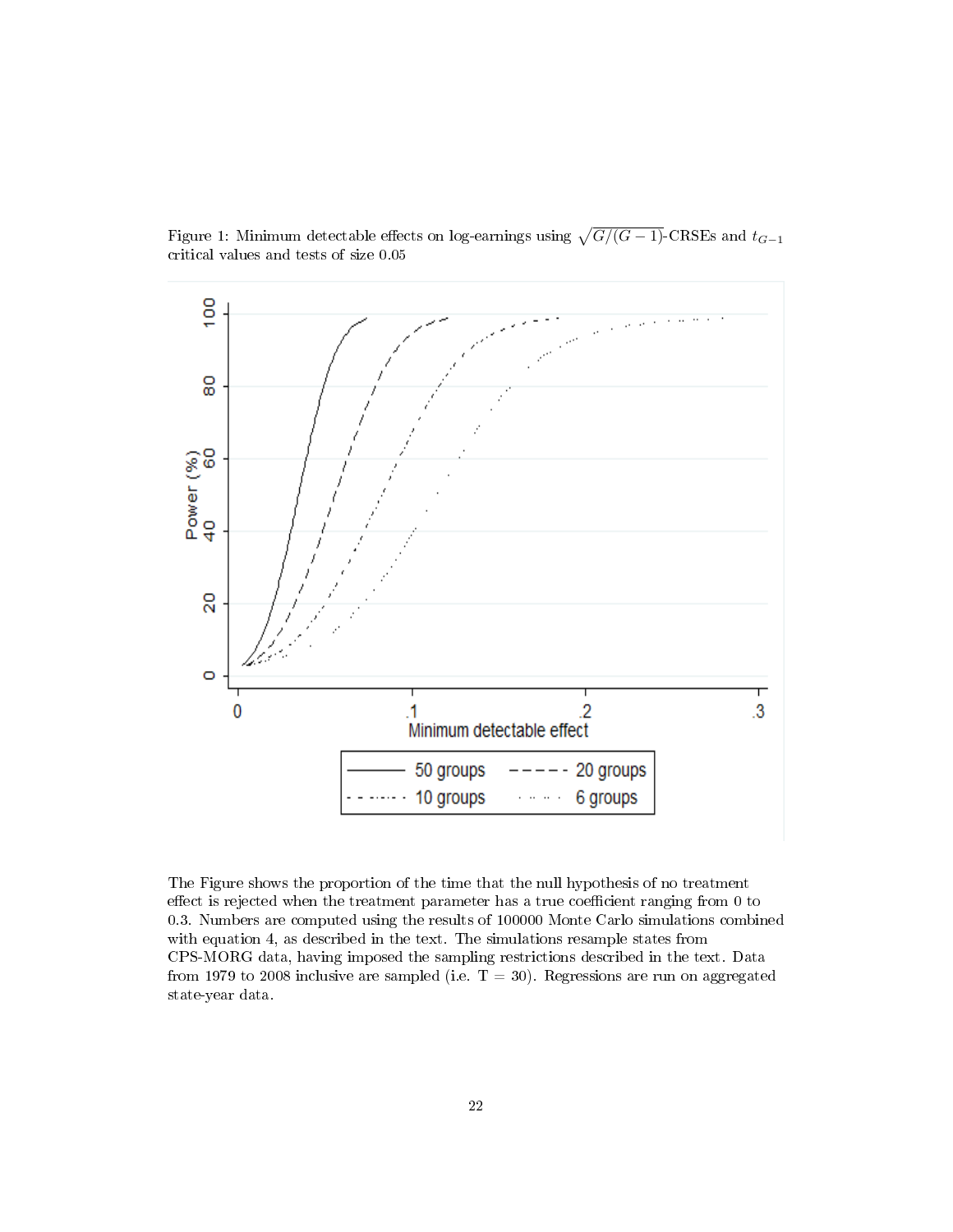

Figure 2: Minimum detectable effects on employment rates using  $\sqrt{G/(G-1)}$ -CRSEs and  $t_{G-1}$  critical values and tests of size  $0.05\,$ 

The Figure shows the proportion of the time that the null hypothesis of no treatment effect is rejected when the treatment parameter has a true coefficient ranging from  $0$  to 0.15. Numbers are computed using the results of 100000 Monte Carlo simulations combined with equation 4, as described in the text. The simulations resample states from CPS-MORG data, having imposed the sampling restrictions described in the text. Data from 1979 to 2008 inclusive are sampled (i.e.  $T = 30$ ). Regressions are run on aggregated state-year data.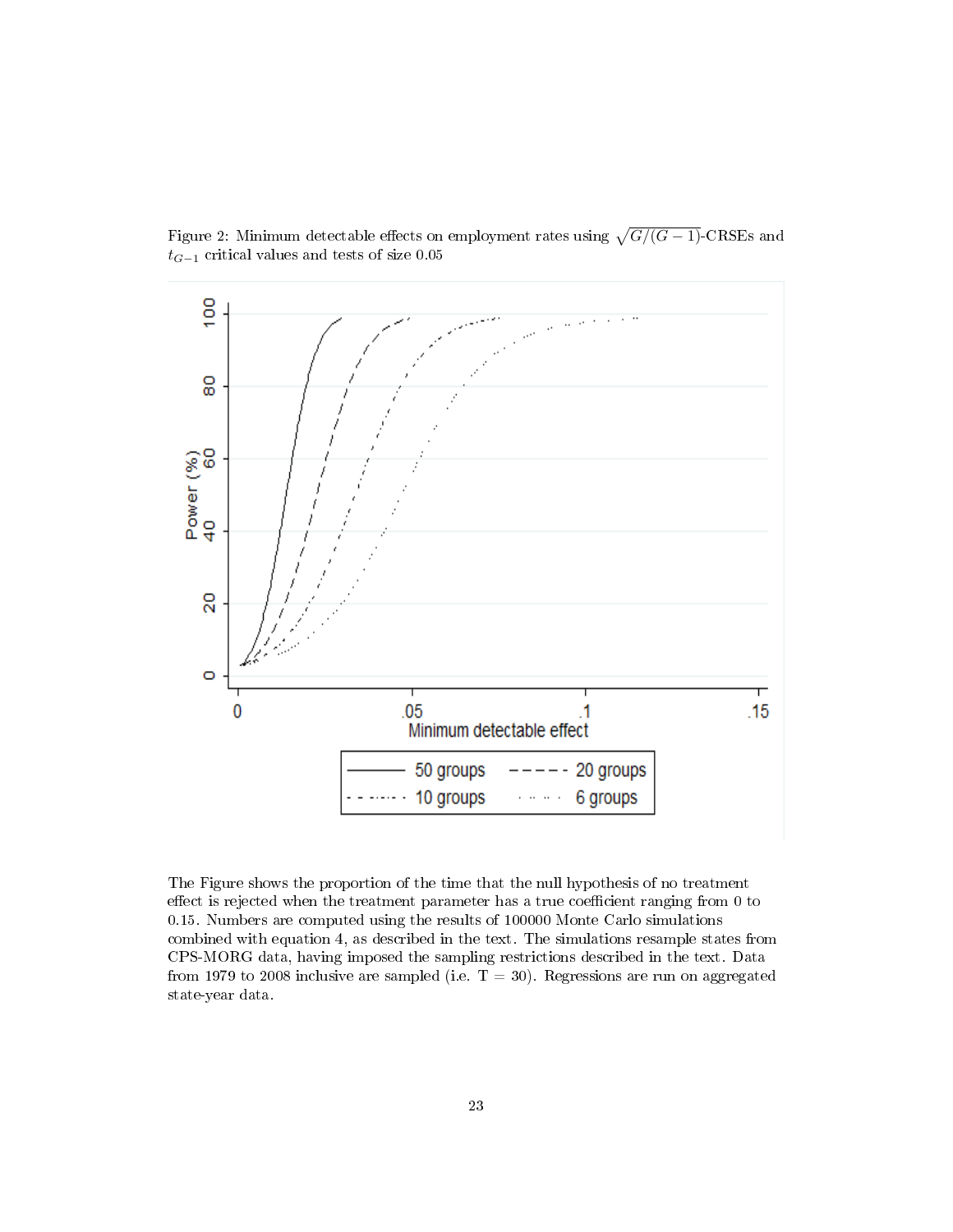and comparing the results for OLS and BC-FGLS estimation with varying numbers of groups (always combined with cluster-robust inference, so that test size is correct). The power gains from BC-FGLS are substantial.

Tables 12 and 13 and Figure 4 repeat this analysis for the case where the outcome of interest is a binary employment status indicator. This confirms that these conclusions all hold in that case: FGLS delivers substantial power gains over OLS, and this can be done whilst controlling test size, even with few groups.

We now further explore the robustness of these results to different data settings. Of particular interest are cases where the parametric assumptions about the serial correlation process inherent in the FGLS procedure are incorrect. In such cases, can test size still be reliably controlled (even with few groups), and what power gains (if any) can FGLS offer?

We continue to use  $FGLS$  estimation based on the assumption of an  $AR(2)$  process for the state-time shocks which is the same for all states. We explore its properties under two forms of mis-specification of the error process. First, we simulate an  $AR(2)$  process which is heterogeneous across states. Second, we simulate an  $MA(1)$  process with parameter  $0.5^{20}$ In each case, we effectively replace the empirical log-earnings residuals in the CPS (from a regression of state-year earnings on state and year fixed effects) with our simulated error terms, as in the robustness checks underlying tables 5 to 8.

Table 14 shows the results of these simulations under the null hypothesis of no treatment effect using tests of nominal size 0.05, for the case where  $G = 10$ . The first column re-iterates the rate at which the null hypothesis is rejected when using the empirical CPS error process (i.e. it repeats column 3 of table 10). The next two columns report the same statistics under the simulated error processes described above. The results show that the previous results on test size hold under these alternative processes: without robust inference, Hansen's bias correction for the AR parameter estimates brings true test size closer to the nominal size when using FGLS estimation (although there is still some over-rejection); but test size can be controlled reliably using our suggested robust inference technique, whether estimation is carried out using OLS, FGLS or BC-FGLS.<sup>21</sup>

Table 15 reports power to detect a treatment effect of 0.05 log-points on earnings, again for the case where  $G = 10^{22}$  The second column shows that, using correctly sized hypothesis

 $^{20}\rm{For}$  the heterogeneous AR(2) process, the coefficient on the first lag  $(\alpha_1^g)$  is drawn from a uniform distribution between zero and one for each state. The coefficient on the second lag is set equal to  $0.5 *$  $min(\alpha_1^g, 1 - \alpha_1^g)$ , which ensures stationarity. For both the heterogeneous AR(2) and (homogeneous) MA(1) processes, the white noise in the process is normally distributed. Its variance is chosen so that the stationary variance of the simulated error term matches the empirical variance of the log-earnings residuals in the CPS  $(0.04).$ 

<sup>&</sup>lt;sup>21</sup>We showed in Section 4.1 that this inference technique is not reliable if there is a large imbalance between the numbers of treatment and control groups; but that the wild cluster boostrap-t procedure is relatively robust in such settings. FGLS estimation combined with bootstrap-based inference would be a sensible alternative in those situations.

<sup>&</sup>lt;sup>22</sup>We have also conducted this analysis with  $G = 50$ . Conclusions are qualitatively the same, although of course the power of all procedures is higher with more groups.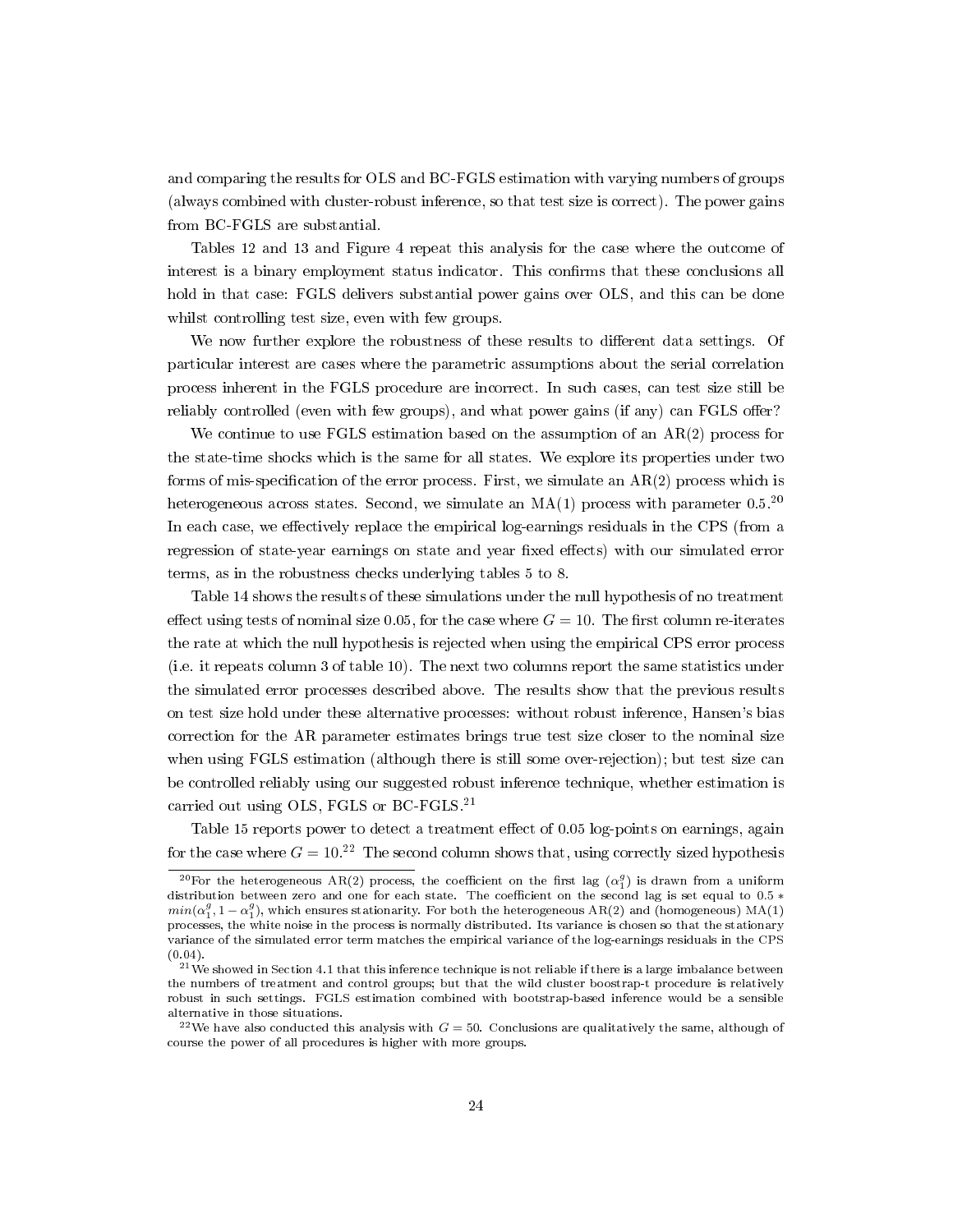tests (i.e. those that use our suggested robust inference technique), FGLS estimation does offer substantial power gains over OLS even when based upon the incorrect assumption that the  $AR(2)$  error process is homogeneous across states.<sup>23</sup>The third column shows that, where the true error process is  $MA(1)$  rather than  $AR(2)$ , there is no power gain from FGLS. Intuitively this makes sense: where the parametric assumptions about the serial correlation in the error terms are a very poor approximation to the true process, FGLS does not offer efficiency gains; where the assumptions are a better approximation, FGLS does offer efficiency gains over the OLS estimator, which does not exploit any knowledge of the nature of the error process.

Finally, we show how these results vary with the number of time periods available. This is an important dimension to explore, because we would expect the gains from modeling serial correlation to be more significant when  $T$  is large. Tables 16 and 17 repeat the simulations with  $G = 10$  using CPS log-earnings as the outcome variable in cases where  $T = 20$  and  $T = 10$ . This shows that test size can still be controlled using our recommended robust inference approach with few time periods, whether estimation is based on OLS or FGLS. It also shows, however, that the power gains from FGLS diminish with T, and with  $T = 10$  the power of OLS and FGLS (when combined with inference which provides a correctly sized test) are essentially the same. $^{24}$ 

In summary, as long as the number of time periods is not too small (approximately 10 or less), FGLS combined with robust inference is likely to offer substantial power gains; and even if it does not - because the error process is badly mis-specified - test size can still be reliably controlled, even with few groups. We therefore recommend this approach is used more routinely by applied researchers doing DiD estimation.

# 5 Summary and Conclusion

This paper contributes to a growing literature on inference in difference-in-differences designs with grouped errors. The literature has emphasized difficulties in obtaining correctly sized hypothesis tests, particularly with few groups, but our results suggest this is not the key challenge.

Using Monte Carlo evidence, we have made three main points. First, it is possible to

<sup>&</sup>lt;sup>23</sup>We also re-ran the earlier robustness checks where state-time earnings shocks evolve according to an AR(1) process, with varying degrees of serial correlation and varying degrees of non-normality in the white noise. The same qualitative conclusions about the size and power of FGLS and OLS combined with robust inference continued to hold. These results are available from the authors on request.

<sup>24</sup>An interesting feature of Table 17 is that with OLS and robust inference, power actually declines with T. The same qualitative result is reported without comment in Tables 3 to 5 of Hansen (2007). Further inspection of the underlying simulations suggests that there is a genuine increase in the precision of OLS estimation as T falls: the estimated policy effects become more tightly distributed around their true value. The opposite is the case with FGLS, which effectively transforms the data in a way which removes the serial correlation in the error terms.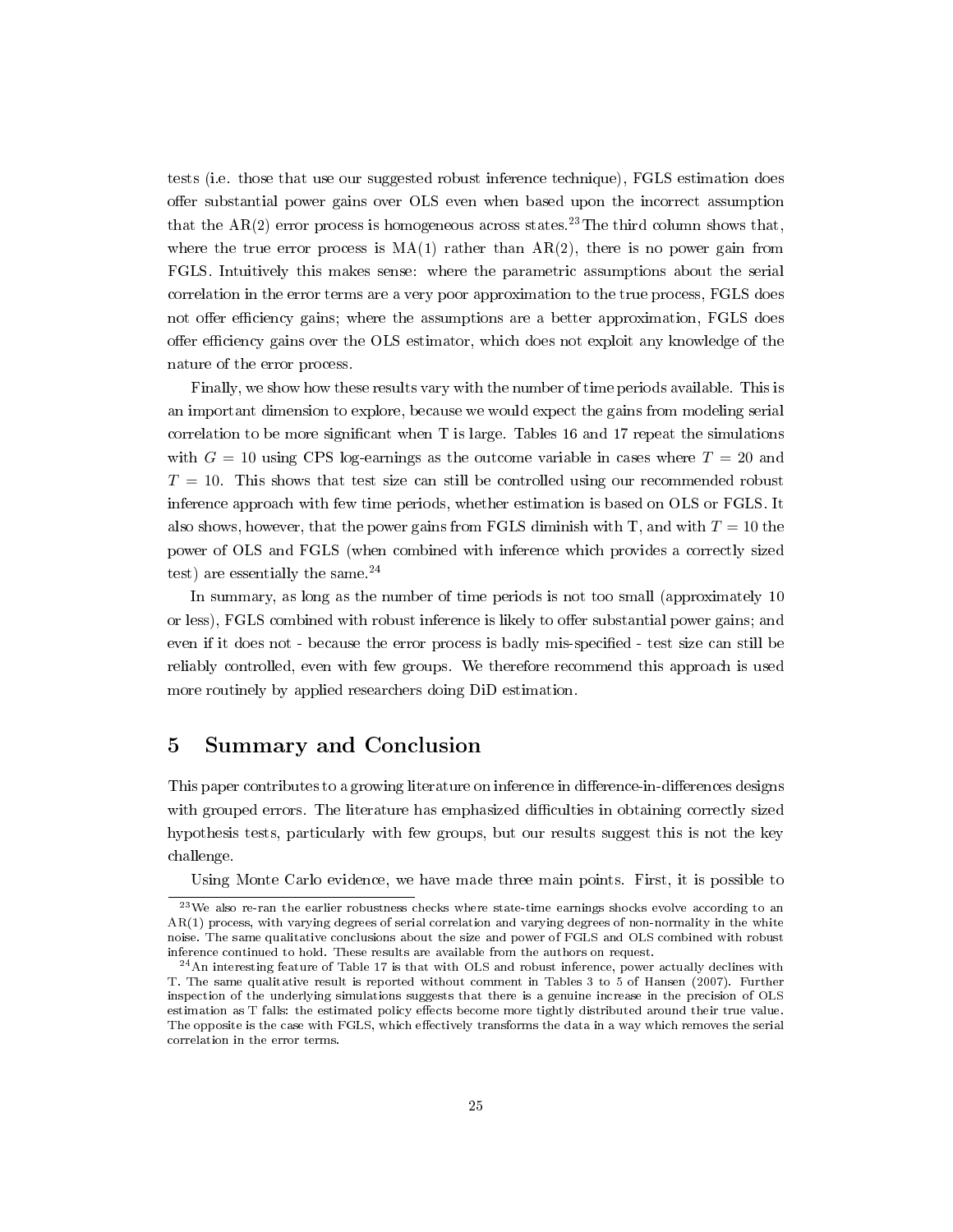|                                                          | $G = 50$ | $G=20$  | $G = 10$ | $G = 6$ |
|----------------------------------------------------------|----------|---------|----------|---------|
| OLS, $\sqrt{G/(G-1)}$ -CRSEs, t(G-1) critical values     | 0.045    | 0.041   | 0.042    | 0.052   |
|                                                          | (0.003)  | (0.003) | (0.003)  | (0.003) |
| <b>FGLS</b>                                              | 0.106    | 0.101   | 0.120    | 0.124   |
|                                                          | (0.004)  | (0.004) | (0.005)  | (0.005) |
| FGLS, $\sqrt{G/(G-1)}$ -CRSEs, t(G-1) critical values    | 0.049    | 0.045   | 0.054    | 0.061   |
|                                                          | (0.003)  | (0.003) | (0.003)  | (0.003) |
| BC-FGLS                                                  | 0.073    | 0.070   | 0.087    | 0.096   |
|                                                          | (0.004)  | (0.004) | (0.004)  | (0.004) |
| BC-FGLS, $\sqrt{G/(G-1)}$ -CRSEs, t(G-1) critical values | 0.049    | 0.045   | 0.058    | 0.065   |
|                                                          | (0.003)  | (0.003) | (0.003)  | (0.003) |

Table 10: Rejection rates for tests of nominal 5% size with placebo treatments in log-earnings data

The Table shows the proportion of the time that the null hypothesis of no treatment effect was rejected in 5000 Monte Carlo simulations. Simulation standard errors are reported in parentheses. The simulations resample groups (US states) from CPS-MORG data, having imposed the sampling restrictions described in the text. The treatment parameter has a true coefficient of zero. G is the number of sampled states. Data from 1979 to 2008 inclusive are sampled (i.e.  $T = 30$ ). Regressions are run on aggregated state-year data. The different inference methods used are discussed in the text.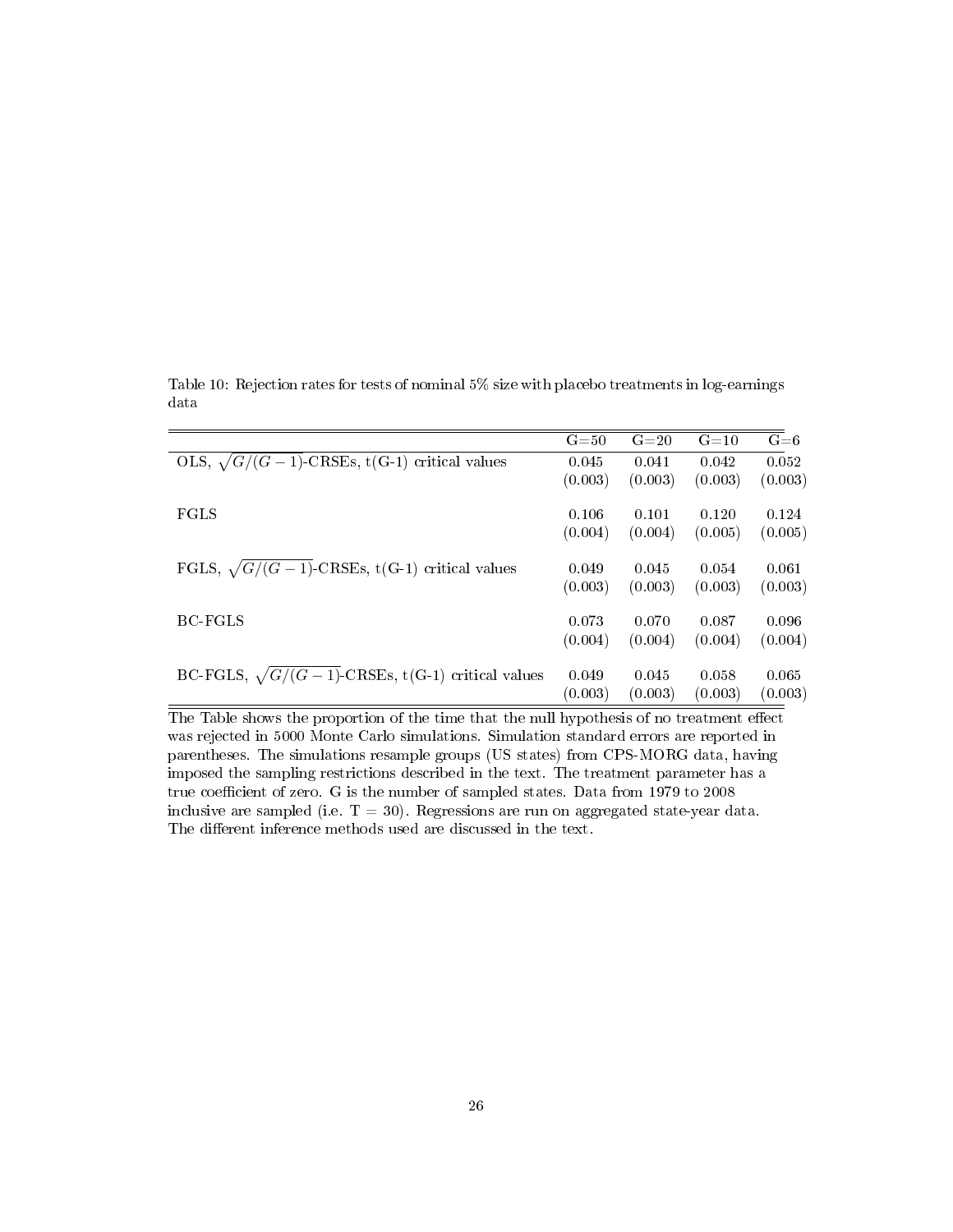|                                                          | $G = 50$ | $G = 20$ | $G = 10$ | $G = 6$ |
|----------------------------------------------------------|----------|----------|----------|---------|
| OLS, $\sqrt{G/(G-1)}$ -CRSEs, t(G-1) critical values     | 0.810    | 0.467    | 0.252    | 0.168   |
|                                                          | (0.006)  | (0.007)  | (0.006)  | (0.005) |
| <b>FGLS</b>                                              | 0.985    | 0.799    | 0.573    | 0.434   |
|                                                          | (0.002)  | (0.006)  | (0.007)  | (0.007) |
| FGLS, $\sqrt{G/(G-1)}$ -CRSEs, t(G-1) critical values    | 0.957    | 0.670    | 0.401    | 0.255   |
|                                                          | (0.003)  | (0.007)  | (0.007)  | (0.006) |
| <b>BC-FGLS</b>                                           | 0.978    | 0.763    | 0.513    | 0.384   |
|                                                          | (0.002)  | (0.006)  | (0.007)  | (0.007) |
| BC-FGLS, $\sqrt{G/(G-1)}$ -CRSEs, t(G-1) critical values | 0.955    | 0.696    | 0.423    | 0.286   |
|                                                          | (0.003)  | (0.007)  | (0.007)  | (0.006) |

Table 11: Rejection rates for tests of nominal  $5\%$  size with a treatment effect of  $+0.05$  in log-earnings data

The Table shows the proportion of the time that the null hypothesis of no treatment effect was rejected in 5000 Monte Carlo simulations. Simulation standard errors are reported in parentheses. The simulations resample groups (US states) from CPS-MORG data, having imposed the sampling restrictions described in the text. The treatment parameter has a true coefficient of  $+0.05$ . G is the number of sampled states. Data from 1979 to 2008 inclusive are sampled (i.e.  $T = 30$ ). Regressions are run on aggregated state-year data. The different inference methods used are discussed in the text.

Table 12: Rejection rates for tests of nominal 5% size with placebo treatments in employment data

|                                                          | $G = 50$ | $G=20$  | $G = 10$ | $G = 6$ |
|----------------------------------------------------------|----------|---------|----------|---------|
| OLS, $\sqrt{G/(G-1)}$ -CRSEs, t(G-1) critical values     | 0.046    | 0.044   | 0.056    | 0.058   |
|                                                          | (0.003)  | (0.003) | (0.003)  | (0.003) |
| <b>FGLS</b>                                              | 0.182    | 0.171   | 0.202    | 0.201   |
|                                                          | (0.005)  | (0.005) | (0.006)  | (0.006) |
| FGLS, $\sqrt{G/(G-1)}$ -CRSEs, t(G-1) critical values    | 0.046    | 0.043   | 0.057    | 0.058   |
|                                                          | (0.003)  | (0.003) | (0.003)  | (0.003) |
| BC-FGLS                                                  | 0.140    | 0.130   | 0.160    | 0.171   |
|                                                          | (0.005)  | (0.005) | (0.005)  | (0.005) |
| BC-FGLS, $\sqrt{G/(G-1)}$ -CRSEs, t(G-1) critical values | 0.047    | 0.046   | 0.058    | 0.062   |
|                                                          | (0.003)  | (0.003) | (0.003)  | (0.003) |
| $-11-40$                                                 |          |         |          |         |

Notes as for Table 10.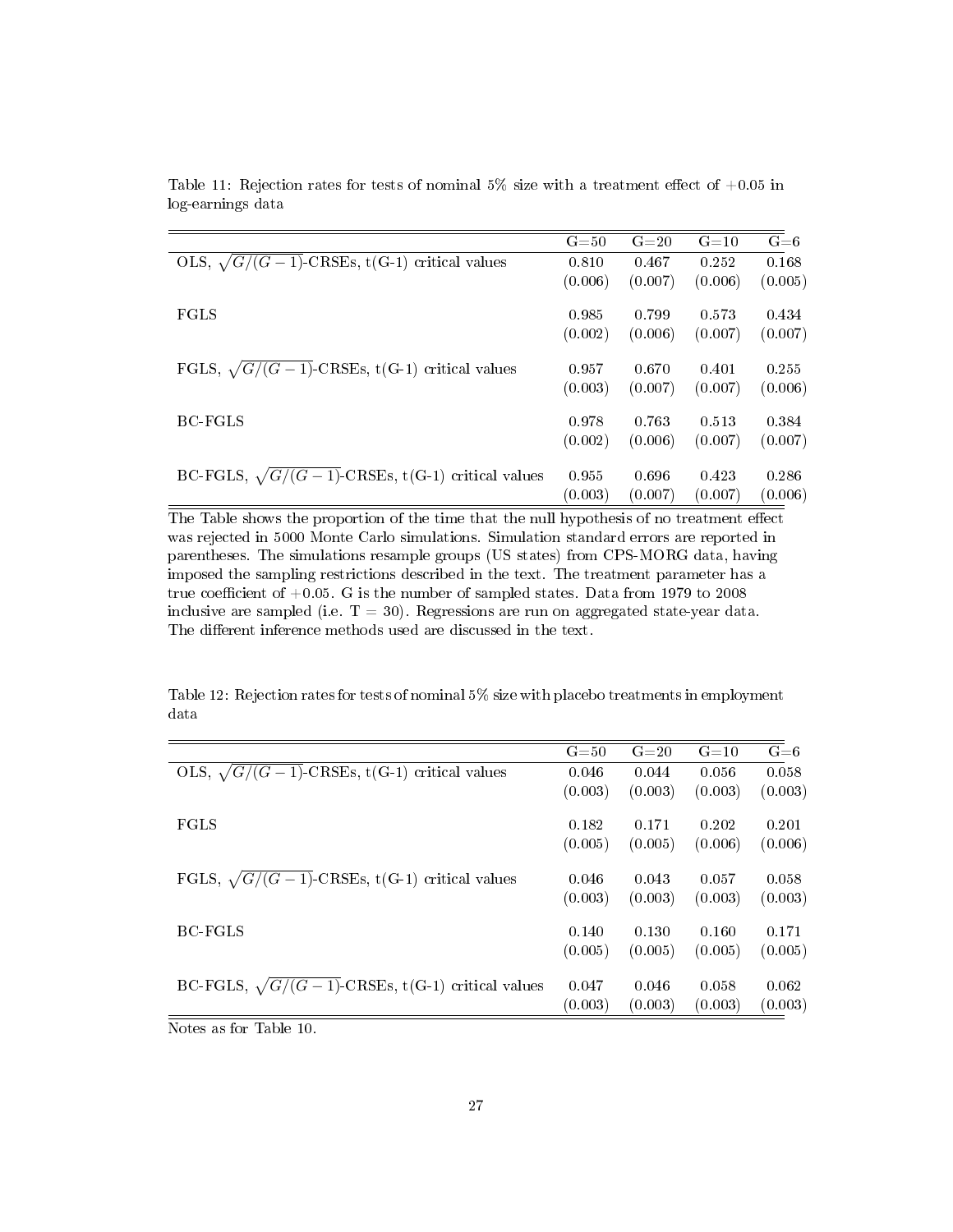

Figure 3: Minimum detectable effects on log-earnings using  $\sqrt{G/(G-1)}$ -CRSEs and  $t_{G-1}$ critical values and tests of size 0.05

The Figure shows the proportion of the time that the null hypothesis of no treatment effect is rejected when the treatment parameter has a true coefficient ranging from  $0$  to 0.3. Numbers are computed using the results of 100000 Monte Carlo simulations combined with equation 4, as described in the text. The simulations resample groups (US states) from CPS-MORG data, having imposed the sampling restrictions described in the text. Data from 1979 to 2008 inclusive are sampled (i.e.  $T = 30$ ). Estimation of the treatment effect is conducted on aggregated state-year data either by OLS (reproducing part of Figure 1), or by feasible GLS assuming a  $AR(2)$  error process (homogeneous across states) and using bias-corrected AR parameter estimates as in Hansen, 2007 (denoted "BC-FGLS"). See text for full details.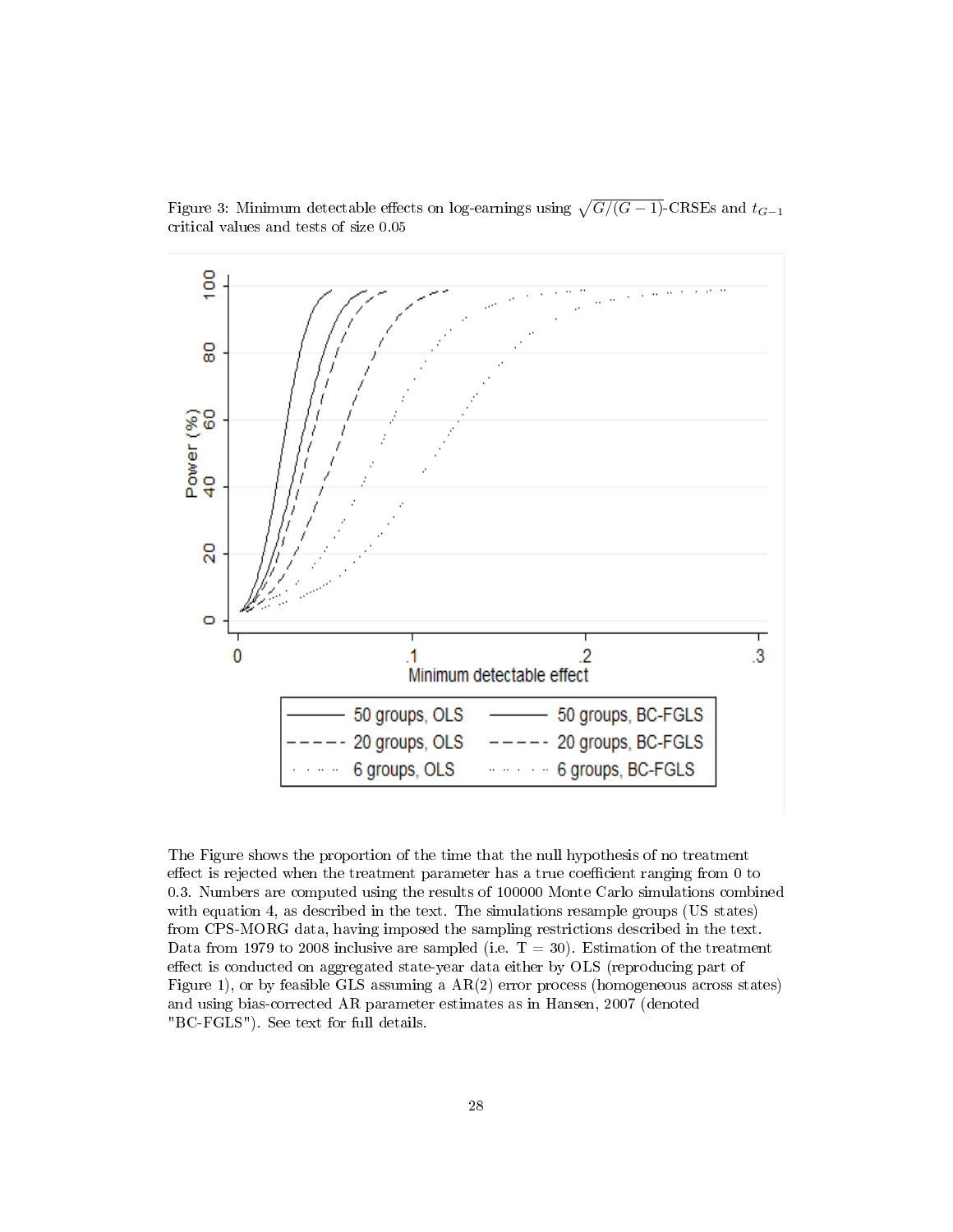| $G = 50$             | $G=20$  | $G = 10$ | $G = 6$ |
|----------------------|---------|----------|---------|
| 1.000                | 0.992   | 0.819    | 0.562   |
| $\left( .\right)$    | (0.001) | (0.005)  | (0.007) |
| 1.000                | 1.000   | 0.988    | 0.934   |
| $\left( .\right)$    | (0.000) | (0.002)  | (0.004) |
| 1.000                | 0.999   | 0.903    | 0.662   |
| $\left( .\right)$    | (0.000) | (0.004)  | (0.007) |
| 1.000                | 1.000   | 0.986    | 0.922   |
| $\left( .\right)$    | (0.000) | (0.002)  | (0.004) |
| 1.000                | 0.999   | 0.916    | 0.684   |
| $\left(\cdot\right)$ | (0.000) | (0.004)  | (0.007) |
|                      |         |          |         |

Table 13: Rejection rates for tests of nominal 5% size with a treatment effect of  $+0.05$  in employment data

Notes as for Table 11.

Table 14: Rejection rates for tests of nominal 5% size with placebo treatments and 10 groups in log-earnings data (simulated)

|                                                          | CPS residuals | Heterogeneous $AR(2)$ | MA(1)   |
|----------------------------------------------------------|---------------|-----------------------|---------|
| OLS, $\sqrt{G/(G-1)}$ -CRSEs, t(G-1) critical values     | 0.049         | 0.040                 | 0.052   |
|                                                          | (0.003)       | (0.002)               | (0.002) |
| <b>FGLS</b>                                              | 0.114         | 0.101                 | 0.088   |
|                                                          | (0.004)       | (0.003)               | (0.003) |
| FGLS, $\sqrt{G/(G-1)}$ -CRSEs, t(G-1) critical values    | 0.054         | 0.055                 | 0.051   |
|                                                          | (0.003)       | (0.002)               | (0.002) |
| BC-FGLS                                                  | 0.081         | 0.072                 | 0.072   |
|                                                          | (0.004)       | (0.003)               | (0.003) |
| BC-FGLS, $\sqrt{G/(G-1)}$ -CRSEs, t(G-1) critical values | 0.056         | 0.059                 | 0.052   |
|                                                          | (0.003)       | (0.002)               | (0.002) |

The Table shows the proportion of the time that the null hypothesis of no treatment effect was rejected in 10000 Monte Carlo simulations. Simulation standard errors are reported in parentheses. The simulations resample groups (US states) from CPS-MORG data, having imposed the sampling restrictions described in the text. The treatment parameter has a true coefficient of zero. Data from 1979 to 2008 inclusive are sampled (i.e.  $T = 30$ ). Regressions are run on aggregated state-year data. The first column reproduces column 3 of table 10. Columns 2 and 3 show results after effectively replacing the empirical regression residuals with a simulated error term, generated according to an AR(2) process which varies across groups and an  $MA(1)$  process respectively. See text for full details.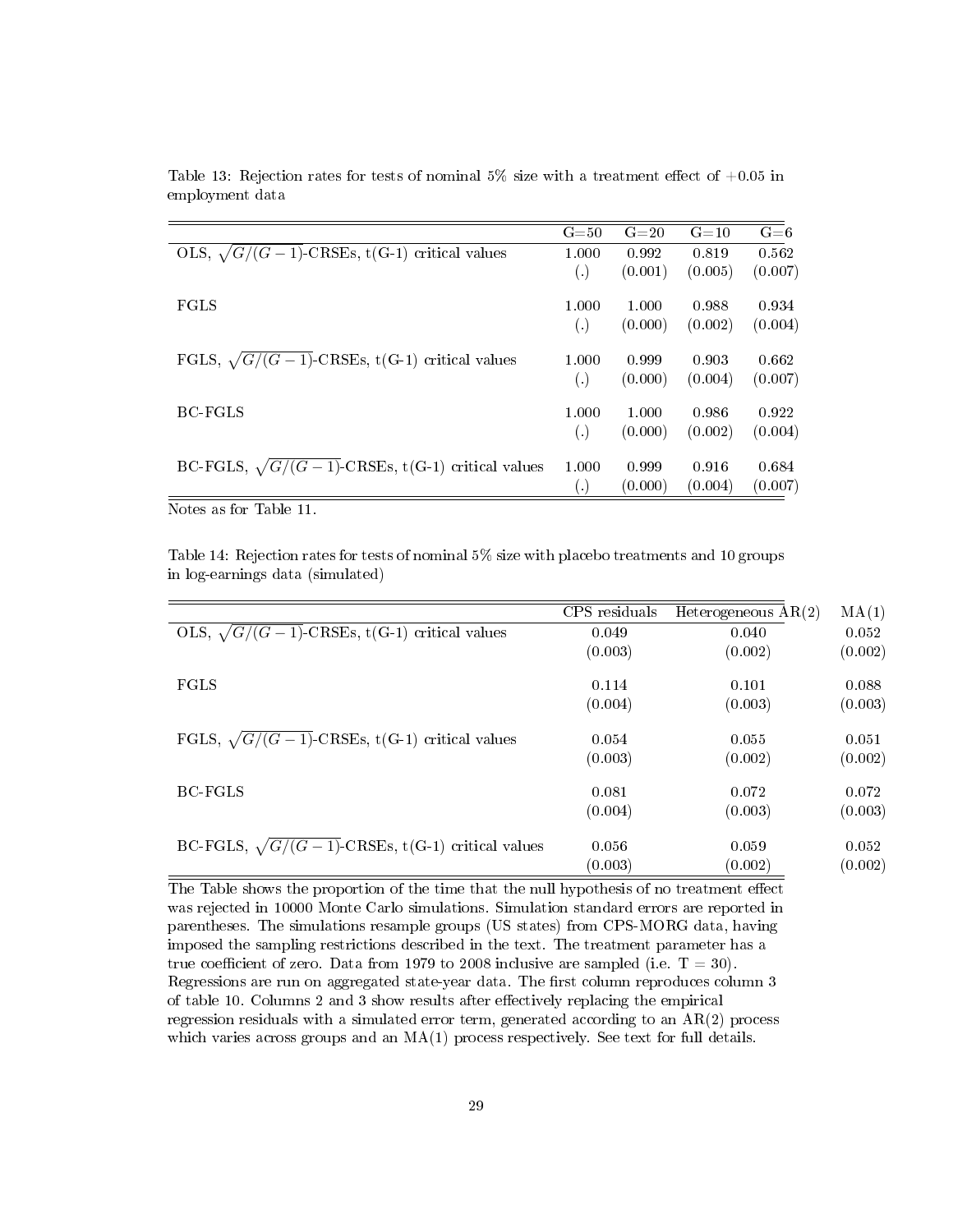

Figure 4: Minimum detectable effects on employment rates using  $\sqrt{G/(G-1)}$ -CRSEs and  $t_{G-1}$  critical values and tests of size 0.05

The Figure shows the proportion of the time that the null hypothesis of no treatment effect is rejected when the treatment parameter has a true coefficient ranging from  $0$  to 0.15. Numbers are computed using the results of 100000 Monte Carlo simulations combined with equation 4, as described in the text. The simulations resample groups (US states) from CPS-MORG data, having imposed the sampling restrictions described in the text. Data from 1979 to 2008 inclusive are sampled (i.e.  $T = 30$ ). Estimation of the treatment effect is conducted on aggregated state-year data either by OLS (reproducing part of Figure 2), or by feasible GLS assuming a AR(2) error process (homogeneous across states) and using bias-corrected AR parameter estimates as in Hansen, 2007 (denoted "BC-FGLS"). See text for full details.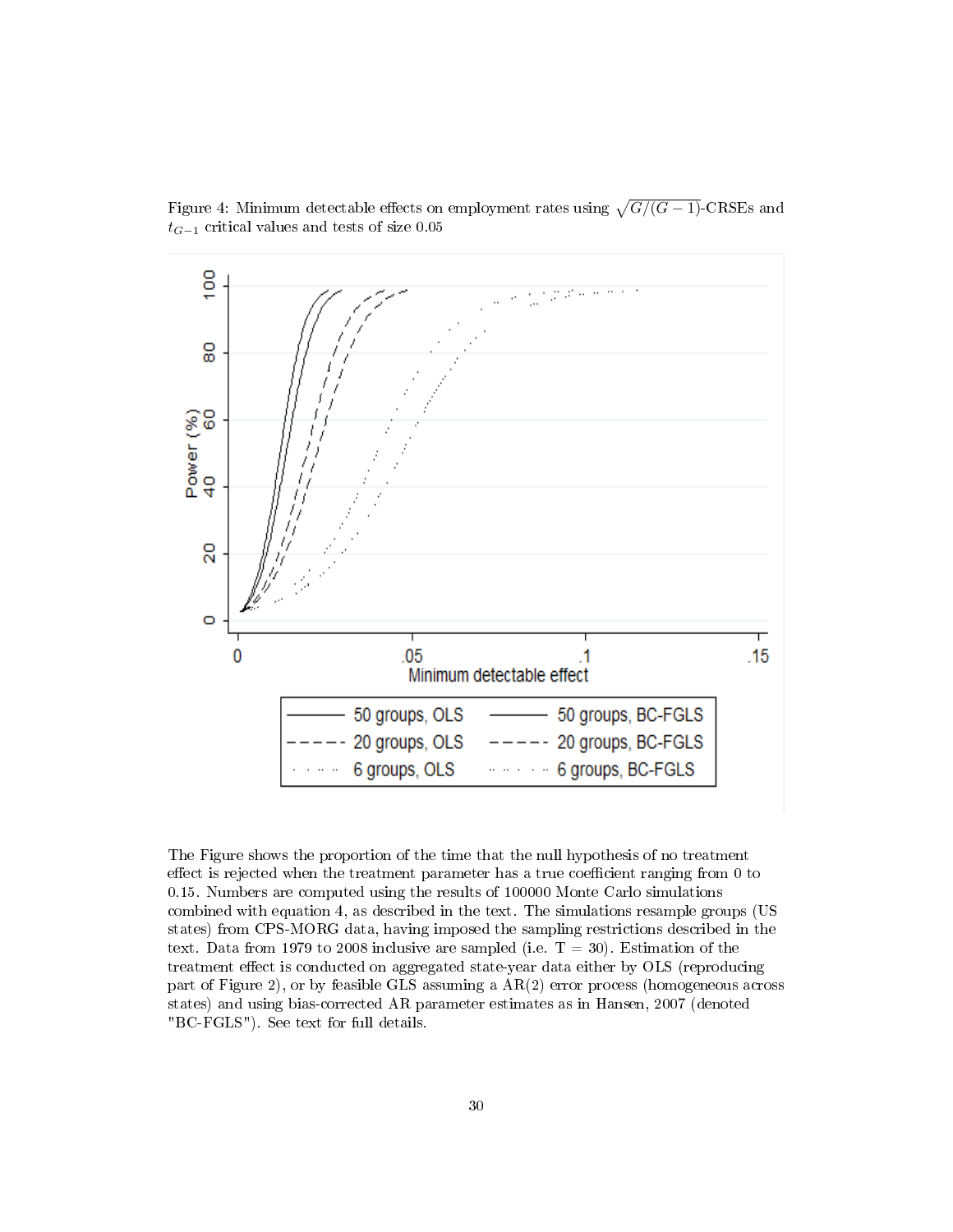|                                                          | CPS residuals | Heterogeneous $AR(2)$ | MA(1)   |
|----------------------------------------------------------|---------------|-----------------------|---------|
| OLS, $\sqrt{G/(G-1)}$ -CRSEs, t(G-1) critical values     | 0.254         | 0.510                 | 0.604   |
|                                                          | (0.006)       | (0.005)               | (0.005) |
| FGLS                                                     | 0.572         | 0.864                 | 0.767   |
|                                                          | (0.007)       | (0.003)               | (0.004) |
| FGLS, $\sqrt{G/(G-1)}$ -CRSEs, t(G-1) critical values    | 0.399         | 0.723                 | 0.591   |
|                                                          | (0.007)       | (0.004)               | (0.005) |
| <b>BC-FGLS</b>                                           | 0.518         | 0.843                 | 0.736   |
|                                                          | (0.007)       | (0.004)               | (0.004) |
| BC-FGLS, $\sqrt{G/(G-1)}$ -CRSEs, t(G-1) critical values | 0.423         | 0.741                 | 0.593   |
|                                                          | (0.007)       | (0.004)               | (0.005) |

Table 15: Rejection rates for tests of nominal 5% size with a treatment effect of  $+0.05$  and 10 groups in log-earnings data (simulated)

The Table shows the proportion of the time that the null hypothesis of no treatment effect was rejected in 10000 Monte Carlo simulations. Simulation standard errors are reported in parentheses. The simulations resample groups (US states) from CPS-MORG data, having imposed the sampling restrictions described in the text. The treatment parameter has a true coefficient of  $+0.05$ . Data from 1979 to 2008 inclusive are sampled (i.e. T = 30). Regressions are run on aggregated state-year data. The first column reproduces column 3 of table 11. Columns  $2$  and  $3$  show results after effectively replacing the empirical regression residuals with a simulated error term, generated according to an AR(2) process which varies across groups and an MA(1) process respectively. See text for full details.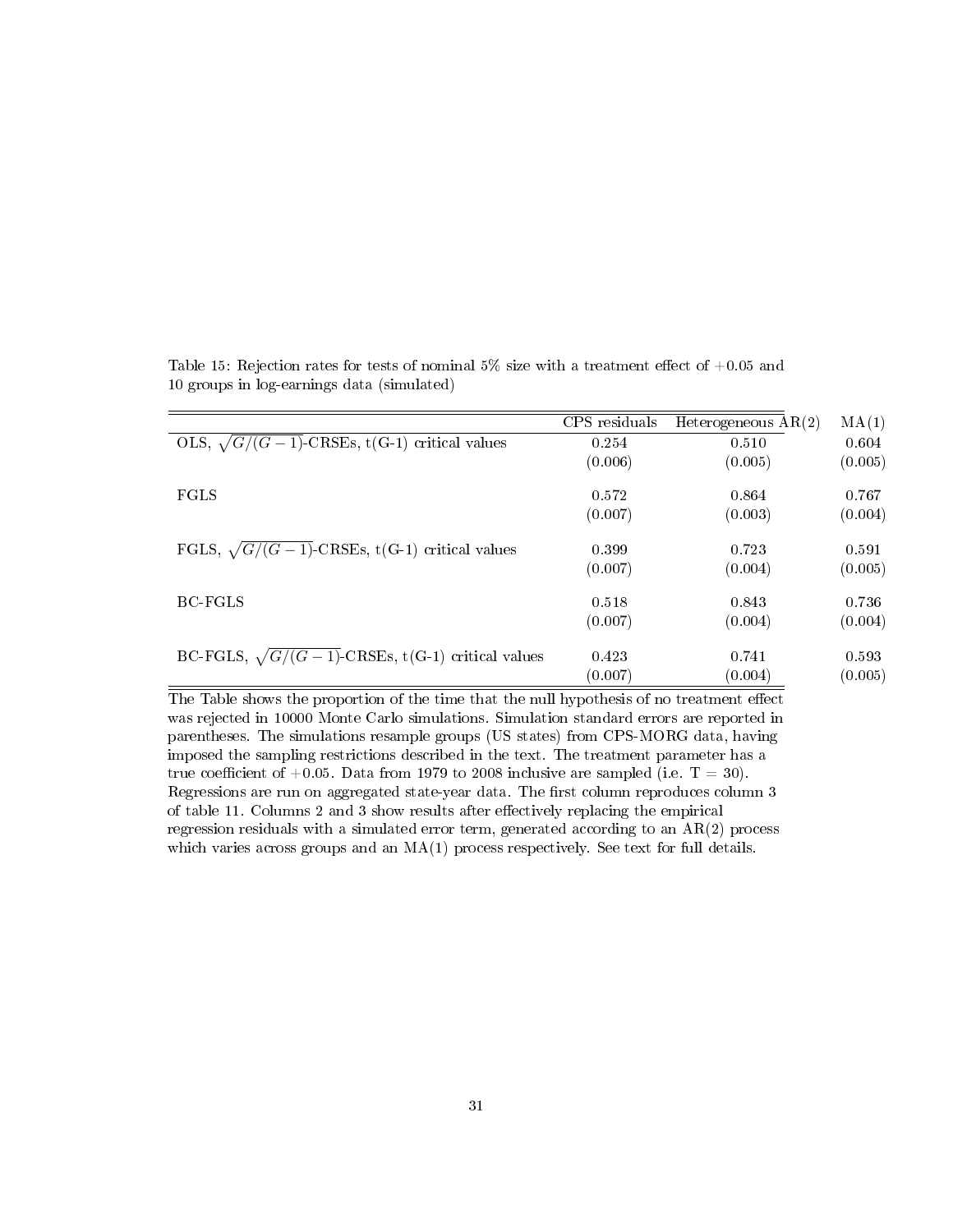|                                                          | $T = 30$ | $T = 20$ | $T = 10$ |
|----------------------------------------------------------|----------|----------|----------|
| OLS, $\sqrt{G/(G-1)}$ -CRSEs, t(G-1) critical values     | 0.042    | 0.050    | 0.041    |
|                                                          | (0.003)  | (0.003)  | (0.003)  |
|                                                          |          |          |          |
| <b>FGLS</b>                                              | 0.120    | 0.131    | 0.107    |
|                                                          | (0.005)  | (0.005)  | (0.004)  |
|                                                          |          |          |          |
| FGLS, $\sqrt{G/(G-1)}$ -CRSEs, t(G-1) critical values    | 0.054    | 0.053    | 0.042    |
|                                                          | (0.003)  | (0.003)  | (0.003)  |
|                                                          |          |          |          |
| <b>BC-FGLS</b>                                           | 0.087    | 0.096    | 0.094    |
|                                                          | (0.004)  | (0.004)  | (0.004)  |
|                                                          |          |          |          |
| BC-FGLS, $\sqrt{G/(G-1)}$ -CRSEs, t(G-1) critical values | 0.058    | 0.054    | 0.045    |
|                                                          | (0.003)  | (0.003)  | (0.003)  |

Table 16: Rejection rates for tests of nominal 5% size with placebo treatments and 10 groups in log-earnings data

The Table shows the proportion of the time that the null hypothesis of no treatment effect was rejected in 5000 Monte Carlo simulations. Simulation standard errors are reported in parentheses. The simulations resample groups (US states) from CPS-MORG data, having imposed the sampling restrictions described in the text. The treatment parameter has a true coefficient of zero. T is the number of (consecutive) time periods (years). The first year of data is chosen from a uniform distribution between 1979 and (2009-T) in each Monte Carlo simulation. Regressions are run on aggregated state-year data. The different inference methods used are discussed in the text.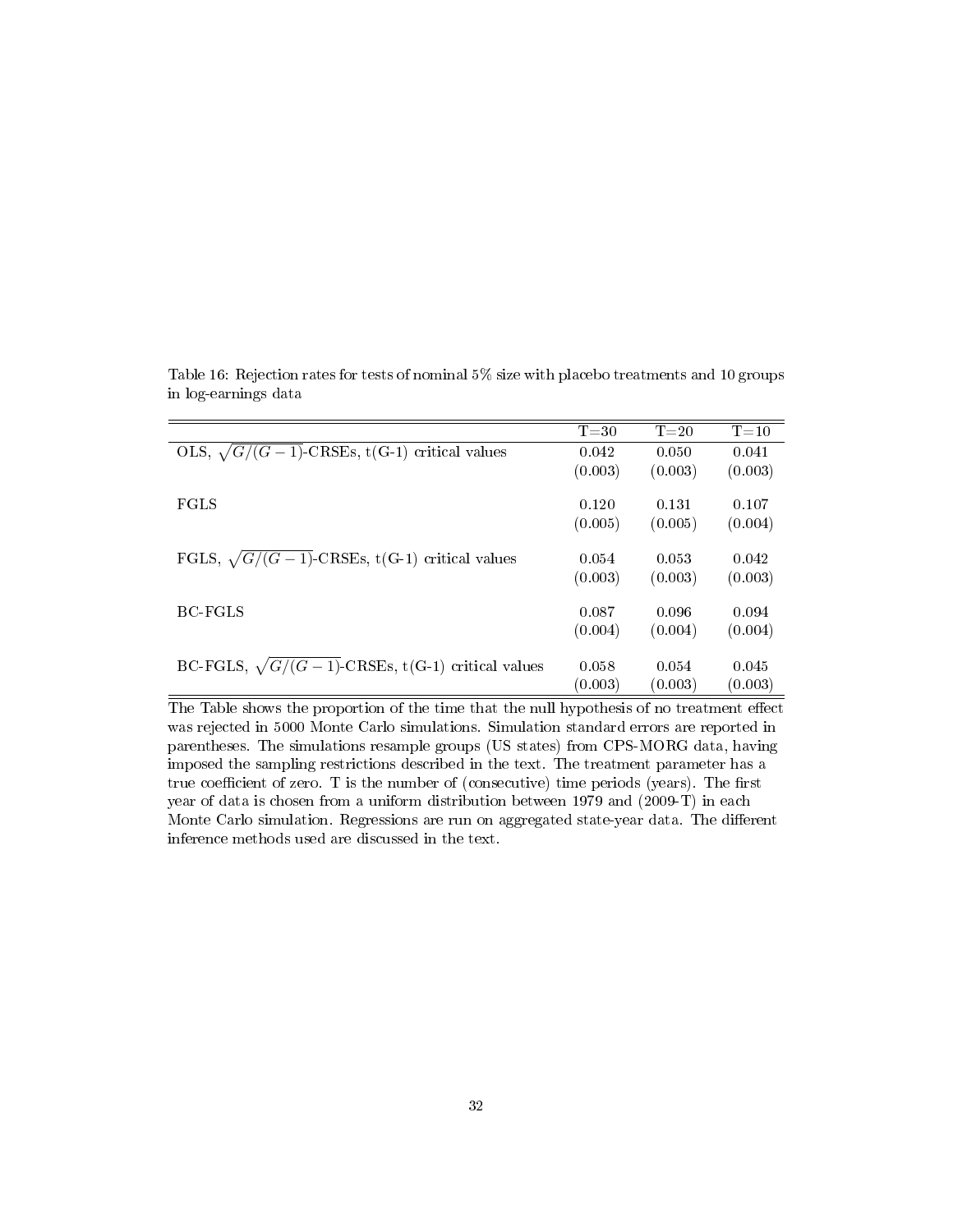|                                                          | $T = 30$ | $T = 20$ | $T = 10$ |
|----------------------------------------------------------|----------|----------|----------|
| OLS, $\sqrt{G/(G-1)}$ -CRSEs, t(G-1) critical values     | 0.252    | 0.274    | 0.310    |
|                                                          | (0.006)  | (0.006)  | (0.007)  |
|                                                          |          |          |          |
| <b>FGLS</b>                                              | 0.573    | 0.545    | 0.460    |
|                                                          | (0.007)  | (0.007)  | (0.007)  |
|                                                          |          |          |          |
| FGLS, $\sqrt{G/(G-1)}$ -CRSEs, t(G-1) critical values    | 0.401    | 0.362    | 0.307    |
|                                                          | (0.007)  | (0.007)  | (0.007)  |
|                                                          |          |          |          |
| BC-FGLS                                                  | 0.513    | 0.492    | 0.434    |
|                                                          | (0.007)  | (0.007)  | (0.007)  |
|                                                          |          |          |          |
| BC-FGLS, $\sqrt{G/(G-1)}$ -CRSEs, t(G-1) critical values | 0.423    | 0.388    | 0.316    |
|                                                          | (0.007)  | (0.007)  | (0.007)  |
|                                                          |          |          |          |

Table 17: Rejection rates for tests of nominal 5% size with a treatment effect of  $+0.05$  and 10 groups in log-earnings data

The Table shows the proportion of the time that the null hypothesis of no treatment effect was rejected in 5000 Monte Carlo simulations. Simulation standard errors are reported in parentheses. The simulations resample groups (US states) from CPS-MORG data, having imposed the sampling restrictions described in the text. The treatment parameter has a true coefficient of  $+0.05$ . T is the number of (consecutive) time periods (years). The first year of data is chosen from a uniform distribution between 1979 and (2009-T) in each Monte Carlo simulation. Regressions are run on aggregated state-year data. The different inference methods used are discussed in the text.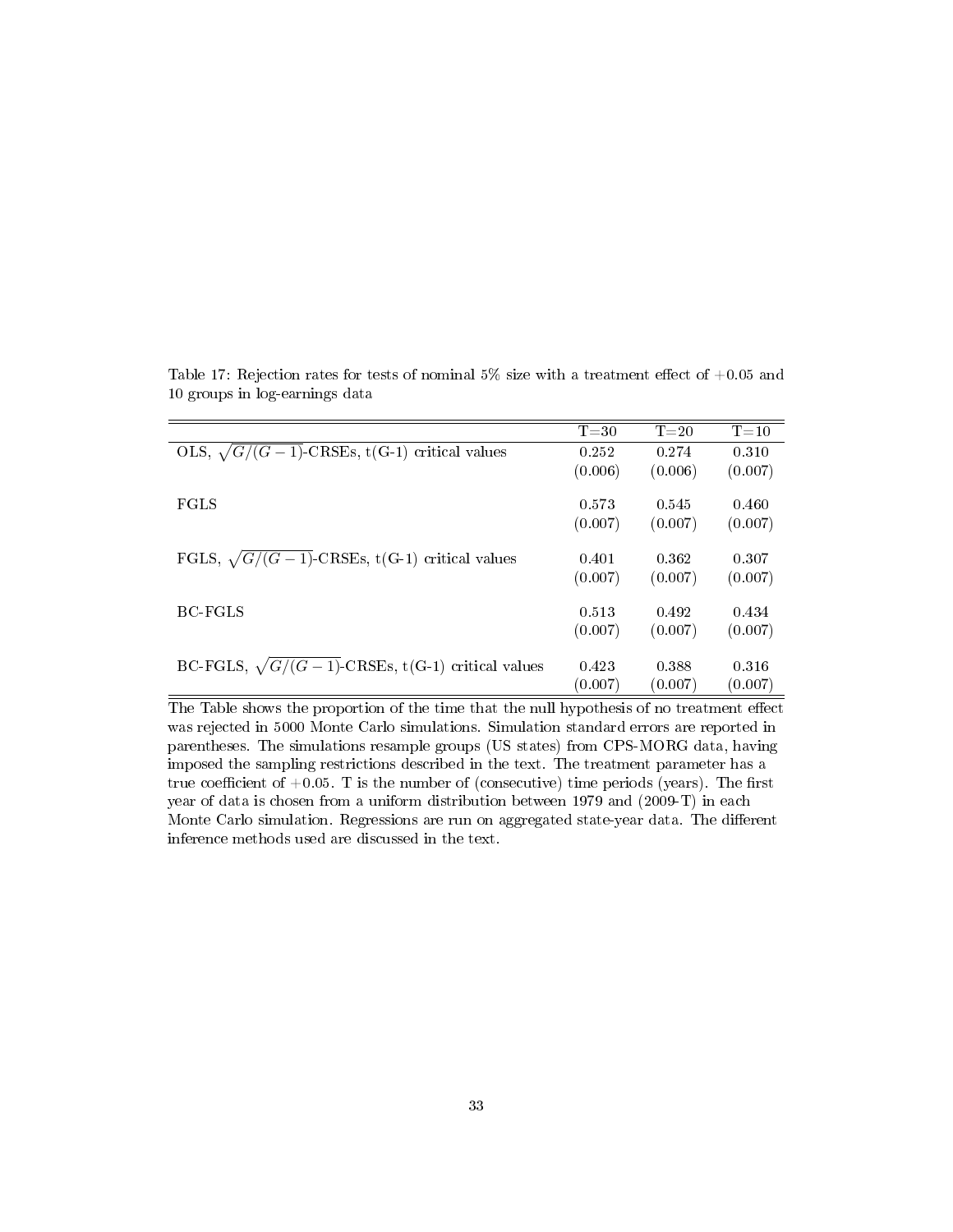obtain tests of the correct size, even with few groups, and in many settings this is possible using methods that are very straightforward to implement. Second, the main problem in difference-in-differences designs with grouped errors is instead low power to detect real effects. Third, feasible GLS estimation combined with robust inference methods can increase power considerably whilst maintaining correct test size - again, even with few groups. These ndings have proven robust to a wide range of data generating processes.

We therefore recommend that applied researchers adopt GLS estimation combined with robust inference methods in practice. We also suggest that future research could usefully focus on improving power, as well as on getting test size correct, when using difference-indifference designs.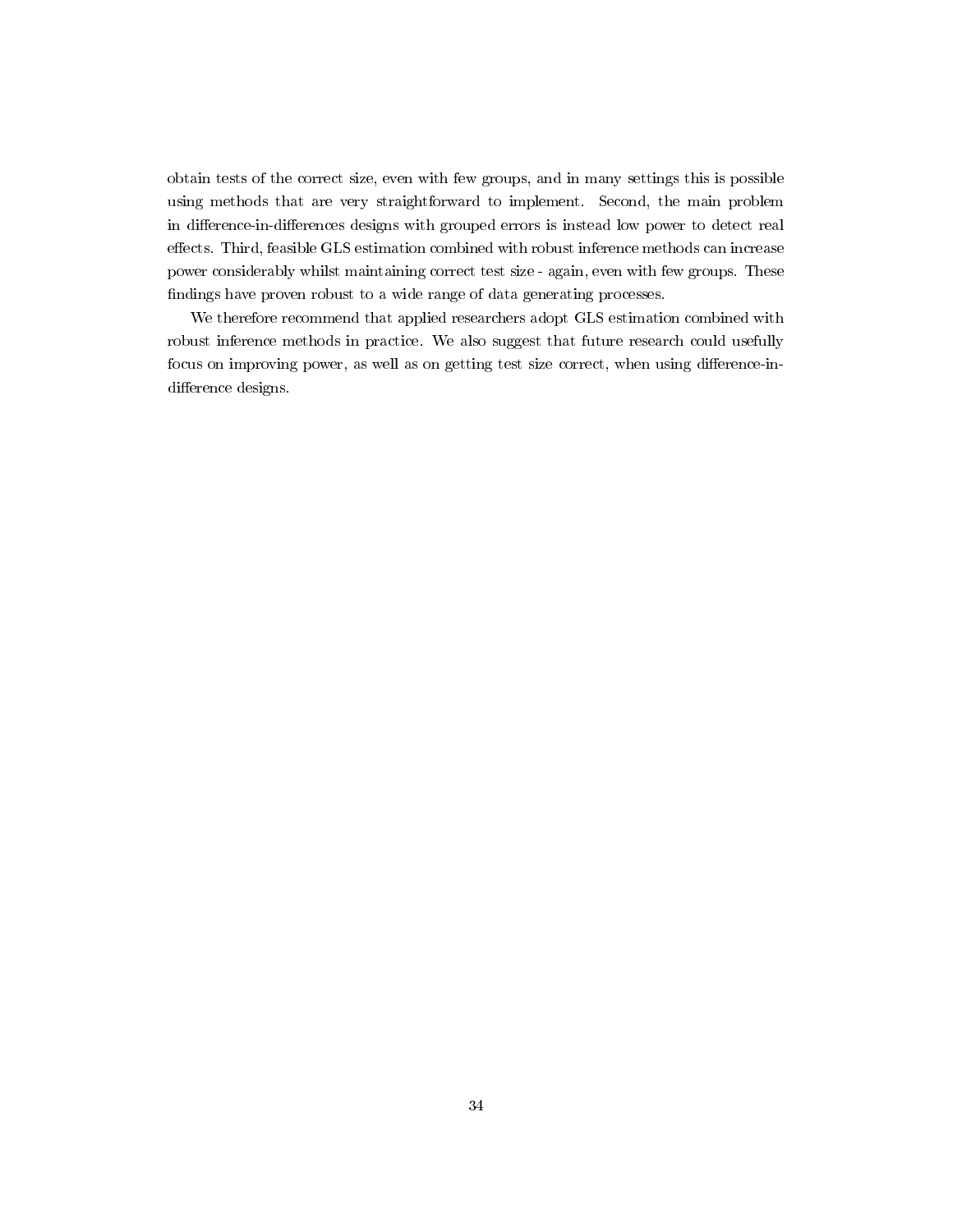## References

- [1] Angrist, J. and J. Pischke, Mostly Harmless Econometrics: An Empiricist's Companion, Princeton University Press, Princeton, NJ (2009).
- [2] Barrios, T. R. Diamond, G.W. Imbens and M. Kolesár, "Clustering, Spatial Correlations, and Randomization Inference", Journal of the American Statistical Association 107:498 (2012), 578-591.
- [3] Bell, R. M., and D. F. McCaffrey, "Bias Reduction in Standard Errors for Linear Regression with Multi-Stage Samples", Survey Methodology 28:2 (2002), 169-179.
- [4] Bertrand, M., E. Duflo, and S. Mullainathan, "How Much Should We Trust Differences-in-Differences Estimates?" Quarterly Journal of Economics 119  $(2004)$ , 249-275.
- [5] Bester, A.C., T.G. Conley and C.B. Hansen, "Inference with dependent data using cluster covariance estimators", Journal of Econometrics 165:2 (2011), 137-151.
- [6] Bloom, H. S. "Minimum Detectable Effects: A simple way to Report the Statistical Power of Experimental Designs", Evaluation review 19:5 (1995), 547-556.
- [7] Cameron, A. C., J. G. Gelbach, and D. L. Miller, "Bootstrap-Based Improvements for inference with clustered errors", The Review of Economics and Statistics 90:3 (2008), 414-427.
- [8] Conley, T. and C. Taber, "Inference with 'Difference in differences' with a small number of policy changes", The Review of Economics and Statistics 93:1 (2011), 113-125.
- [9] Davidson, R. and J. G. MacKinnon, Graphical methods for investigating the size and power of test statistics", The Manchester School, 66 (1998), 1-26.
- [10] Donald, S. G., and K. Lang, "Inference with Difference-in-Differences and Other Panel Data", The Review of Economics and Statistics 89:2 (2007), 221-233.
- [11] Hansen, C., Generalized Least Squares Inference in Panel and Multilevel Models with Serial Correlation and Fixed Effects," Journal of Econometrics 140:2 (2007), 670-694.
- [12] Imbens, G. and M. Kolesár, Robust standard errors in small samples: some practical advice", National Bureau of Economic Research Working Paper 18478 (2012).